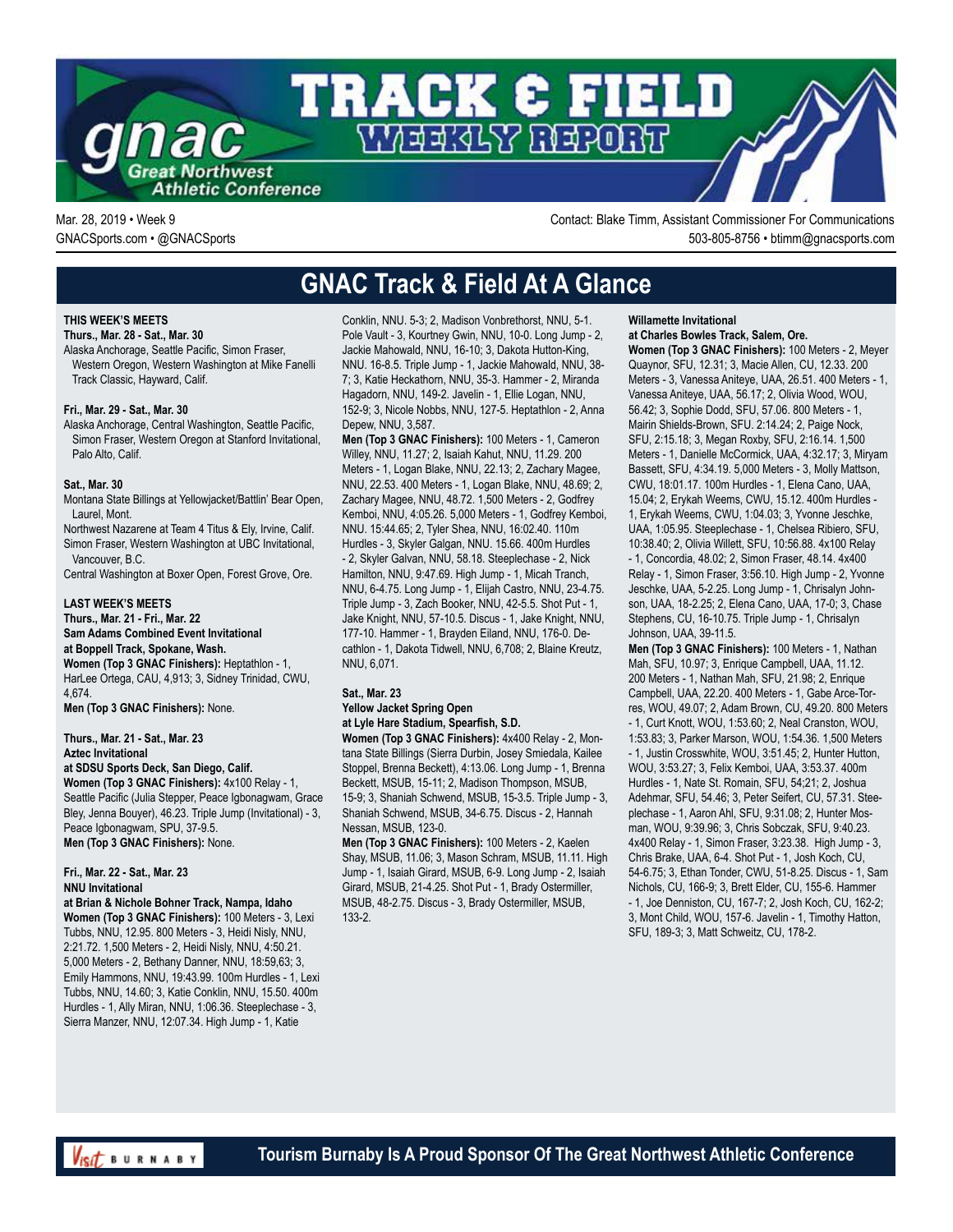## **GNAC Track & Field Athletes of the Week**



**MEN'S TRACK Nathan Mah, Simon Fraser Junior • Burnaby, B.C.**

Mah won both of his events at the Willamette Invitational in season-best times, taking the 100 meters in 10.97 seconds and the 200 meters in 21.98 seconds. He also ran the anchor leg on the Clan's 4x100-meter relay team, which finished second in 42.71 seconds.

**Also Nominated:** Adam Brown (Concordia), Logan Blake (Northwest Nazarene), Justin Crosswhite (Western Oregon).



**MEN'S FIELD Jake Knight, Northwest Nazarene Senior • Meridian, Idaho**

Knight won both of his events with NCAA Championships provisional qualifying marks at the NNU Invitational. Knight won the discus with a mark of 177 feet, 10 inches, which ranks No. 3 in Division II this season. He went on to win the shot put with a mark of 57 feet, 10.5 inches, that ranks seventh in Division II this season. Both marks rank Knight at

No. 3 on the GNAC All-Time List in both disciplines.

Also Nominated: Sam Nichols (Concordia), Isaiah Girard (Montana State Billings), Timothy Hatton (Simon Fraser), Owen Collins (Western Oregon).



**WOMEN'S TRACK Chelsea Ribeiro, Simon Fraser Junior • Surrey, B.C.**

Ribeiro was the winner of the steeplechase at the Willamette Invitational by 18 seconds. Her time of 10:38.40 is an NCAA Championships provisional qualifier and leads Division II this season.

**Also Nominated:** Danielle McCormick (Alaska Anchorage), Sidney Trinidad (Central Washington), Kaylin Cantu (Western Oregon).





### **WOMEN'S FIELD Chrisalyn Johnson, Alaska Anchorage Senior • Anchorage, Alaska**

Johnson won both the long jump and triple jump at the Willamette Invitational. Johnson set a UAA school record in the triple jump with a mark of 39 feet, 11.5 inches, provisionally qualifying her for the NCAA Championships. She ranks fifth in Division II and No. 4 on the GNAC All-Time List. Johnson won the long jump with a leap of 18 feet, 2.25 inches.

**Scout Cai, Seattle Pacific Junior • Colfax, Wash.**

Cai opened her outdoor season by placing third in her section of the heptathlon at the Division I-heavy Aztec Invitational. Her score of 5,001 points ranks No. 3 in Division II this season. During the competition, Cai won the 800 meters, placed fourth in the high jump and shot put and fifth in the 200 meters and javelin.

**Also Nominated:** HarLee Ortega (Central Washington), Katrina Linenko (Concordia), Hannah Nessan (Montana State Billings), Ellie Logan (Northwest Nazarene), Darian Wilson (Western Oregon).

### **Past GNAC Athletes of the Week**

### **Date Men's Track Men's Field Women's Track Women's Field Nov. 26-Dec. 2** Mark Hovland, MSUB Braydon Maier, CWU Katie Collins, CWU HarLee Ortega, CWU<br> **Dec. 3-9** Blijah Castro, NNU Jake Knight, NNU Mariyah Vongsaveng, CWU Halle Irvine, CWU **Dec. 3-9** Elijah Castro, NNU Jake Knight, NNU Mariyah Vongsaveng, CWU Halle Irvine, CWU **Jan. 7-13** Rowan Doherty, SFU Tyler Cronk, SMU Caroline Kurgat, UAA Renick Meyer, SPU **Jan. 14-20** Adam Brown, CU Dakota Tidwell, NNU Macie Allen, CU Chelsea Bone, CU Pierre-Louis Detourbe, SFU Giovanni Brown, CU Caroline Kurgat, UAA

**Feb. 4-10** Justin Crosswhite, WOU Tyler Cronk, SMU Olivia Woods, WOU Jackie Mahowald, NNU **Feb. 18-24** Max Carmona, WOU Jake Knight, NNU Alexa Shindruk, CWU Anna Paradee, WWU **Feb. 25 - Mar. 3** Jackson Hand, SMU Craig Boyle, SMU Ana Popchock, WOU Raquel Pellecer, WWU **Mar. 4-10** Cordell Cummings, WWU Josh Koch, CU Molly House, WWU Liz Larson, SMU<br>1991 Mar. 11-17 Maddie Taylor, WWU Tyler Cronk, SMU Savannah Smith, WWU Maddie Taylor, W

Tyler Cronk, SMU **Jan. 28-Feb. 3 Aaron Ahl, SFU State Addy Townsend, SFU Harlee Ortega, CWU Addy Townsend, SFU Harlee Ortega, CWU** 

**Mar. 11-17** Dylan Hayes, WWU Tyler Cronk, SMU Savannah Smith, WWU Maddie Taylor, WWU

Chrisalyn Johnson, UAA Scout Cai, SPU

Complete Player of the Week releases are available online at GNACSports.com.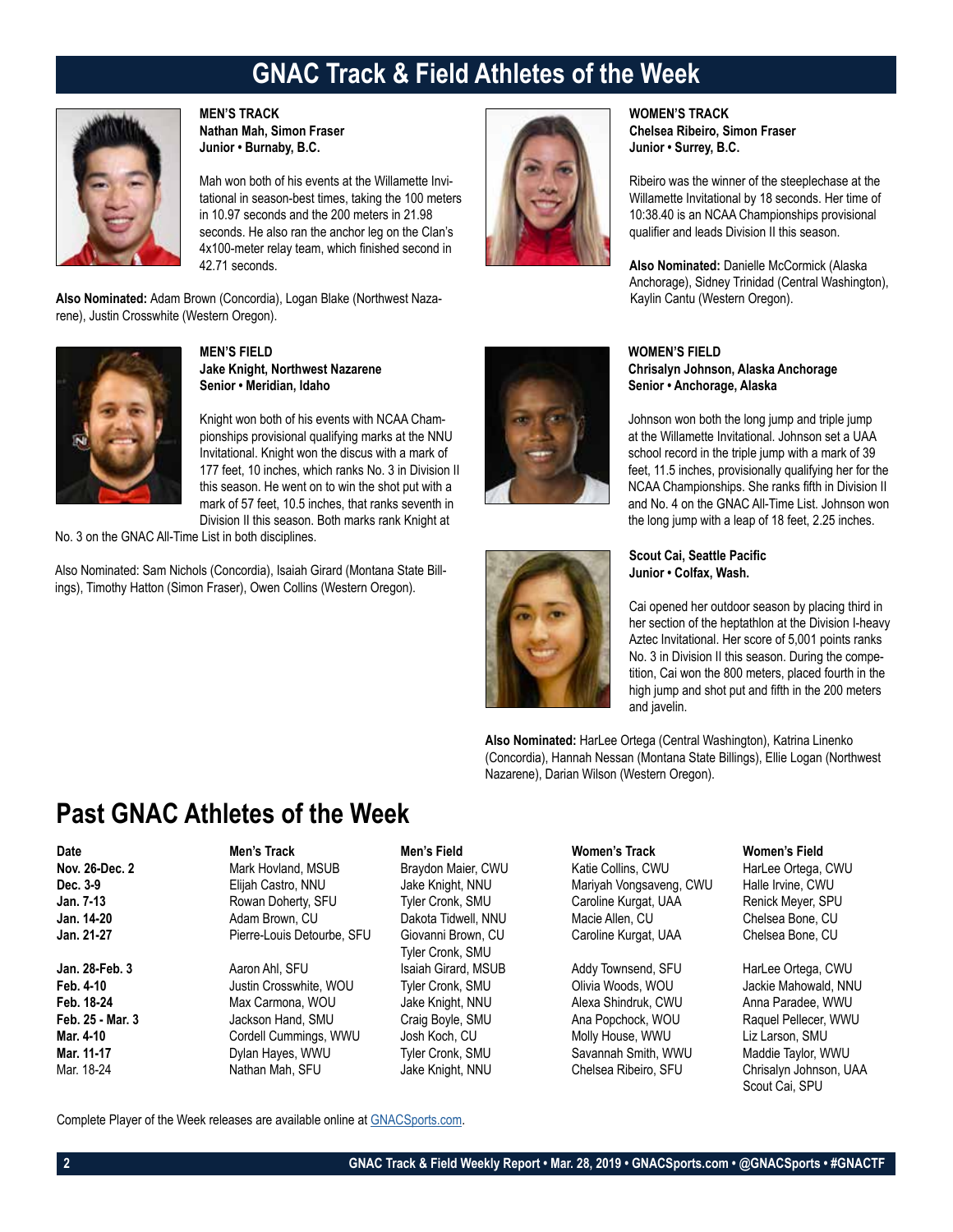## **Around The GNAC**

### **ALASKA ANCHORAGE**



• Senior **Chrisalyn Johnson's** record leap in the triple jump led Alaska Anchorage in the team's first outdoor meet of the season, the Willamette Invitational on Saturday.

• Johnson set the UAA record in the event with a mark of 39 feet, 11.5 inches, bettering the 39 feet, 3.75 inches set by Kim Brady in 2018. The mark also ranks No. 4 on the GNAC All-Time List and is No. 5 in Division II this season. Johnson

also won the long jump with a mark of 18 feet, 2.25 inches. The efforts earned Johnson selection as the GNAC Women's Field Co-Athlete of the Week.

• Senior **Danielle McCormick** notched an NCAA Championships provisional qualifying mark in the women's 1,500 meters. Her winning time of 4:32.17 ranks fifth in Division II this season.

• Junior **Vanessa Aniteye** won the women's 400 meters with a GNAC-leading time of 56.17 seconds and finished third in the 200 meters in 25.61 seconds. Junior **Elena Cano** won the 100-meter hurdles in 15.04 seconds was second in the long jump with a mark of 17 feet.

• The Alaska Anchorage men were led by freshman Enrique Campbell, who placed second in the 200 meters with a time of 22.20 seconds and third in the 100 meters in 11.12 seconds. Junior Chris Brake placed third in the high jump with a clearance of 6 feet, 4 inches, and sophomore Felix Kemboi was third in the 1,500 meters in 3:53.37.

• Alaska Anchorage's women enter the week at No. 21 in the USTFCCCA Division II Women's Team Index.

• Alaska Anchorage heads to the Bay Area this weekend to compete in both the Mike Fanelli Track Classic and the Stanford Invitational.

### **CENTRAL WASHINGTON**



• Central Washington had solid performances from its multi-event performers at the Sam Adams Combined Event Invitational and overall solid squad performances at the Willamette Invitational.

• Senior **HarLee Ortega** won the women's heptathlon at Sam Adams with a score of 4,913 points, an NCAA Championships provisional qualifying total that ranks fifth

in Division II. She tied for first in the high jump (5-2.5). Sophomore **Sidney Trinidad** placed fourth with a score of 4,674 points, which ranks 10th in Division II. Trinidad posted wins in the 100-meter hurdles (14.78), the long jump (17-7) and the 800 meters (2:14.86).

• At Willamette, junior **Erykah Weems** led the way as she won the women's 400-meter hurdles in a time of 1:04.03. She went on to place second in the 100-meter hurdles in a time of 15.12 seconds.

• Freshman **Molly Mattson** led the distance corps with a third-place finish in the women's 5,000 meters with a time of 18:01.17. Junior **Delaney Clem** finished fifth in a time of 18:23.13. Senior **Alexa Shindruk** placed fifth in the women's 1,500 meters in a time of 4:36.84.

• Sophomore **Ethan Tonder** led the Central Washington men, placing third in the shot put with a mark of 51 feet, 8.25 inches and fourth in the hammer with a mark of 156 feet, 9 inches. Sophomore **Trevor Allen** placed fourth in the men's 5,000 meters in a time of 15:02.16.

• Central Washington will send athletes to three different meets. The Wildcats will compete in the Mike Fanelli Track Classic and the Stanford Invitational along with the Boxer Open in Forest Grove, Oregon.

### **CONCORDIA**



• The Cavaliers' throwers led the way at the Willamette Invitational on Saturday while the multi-eventers turned in great performances at the Boxer Combined-Event on Monday and Tuesday in Forest Grove, Oregon.

• At Willamette, senior **Sam Nichols** earned an NCAA Championships provisional qualifying mark in the men's discus. His winning throw of 166 feet, 9 inches is No. 9 in

Division II this season. Nichols also placed fifth in the shot put at 49 feet, 3.75 inches.

• Senior **Josh Koch** improved his provisional qualifying mark in the men's shot put. His winning mark of 54 feet, 6.75 inches ranks 19th in Division II. Koch added a second-place finish in the men's hammer with a mark of 162 feet, 2 inches. Junior Joe Denniston won the hammer with a mark of 177 feet.

• The women's 4x100-meter relay team was a winner in a time of 48.02 seconds. Freshman **Macie Allen** led the way individually as she took third in the women's 100 meters in 12.33 seconds.

• At the Boxer Combined Event, senior **Giovanni Brown** finished second in the men's decathlon with a score of 6,505 points. The NCAA Championships provisional qualifying mark ranks 10th in Division II. In the process, Brown finished first in the shot put (40-7), 110-meter hurdles (15.37) and the 1,500 meters (4:23.82).

• Junior **Chase Stephens** finished fifth in the women's heptathlon with a score of 4,212 points. Stephens' competition included a victory in the 100-meter hurdles (14.90).

• Concordia will not compete this weekend. The Cavaliers return to action on Apr. 6 at the John Knight Twilight in Monmouth, Oregon.

### **MONTANA STATE BILLINGS**



 • A record mark for junior **Isaiah Girard** in the men's high jump and good season-opening marks for the sprints highlighted Montana State Billings' outdoor opener at the Yellow Jacket Spring Open in Spearfish, S.D.

• Girard won with a mark of 6 feet, 9 inches, breaking his own record of 6 feet, 7.5 inches. That mark leads the GNAC

and ties him for sixth in Division II this season. Girard also placed second in the long jump with a mark of 21 feet, 4.5 inches.

• Senior **Kaelen Shay** led the Yellowjackets' sprinters with a second-place finish in the 100 meters with a time of 11.06 seconds. Junior **Mason Schram** was third in 11.11 seconds and **Kyle Patelis** was fourth in 11.25 seconds.

• Senior **Brady Ostermiller** won the men's shot put with a mark of 48 feet, 2.75 inches. Sophomore **Hannah Nessan** placed second in the discus with a mark of 130 feet, 10 inches.

• Montana State Billings will co-host its only home meet on the season with Rocky Mountain, the Yellowjacket/Battlin' Bears Invitational on Saturday in Laurel, Montana.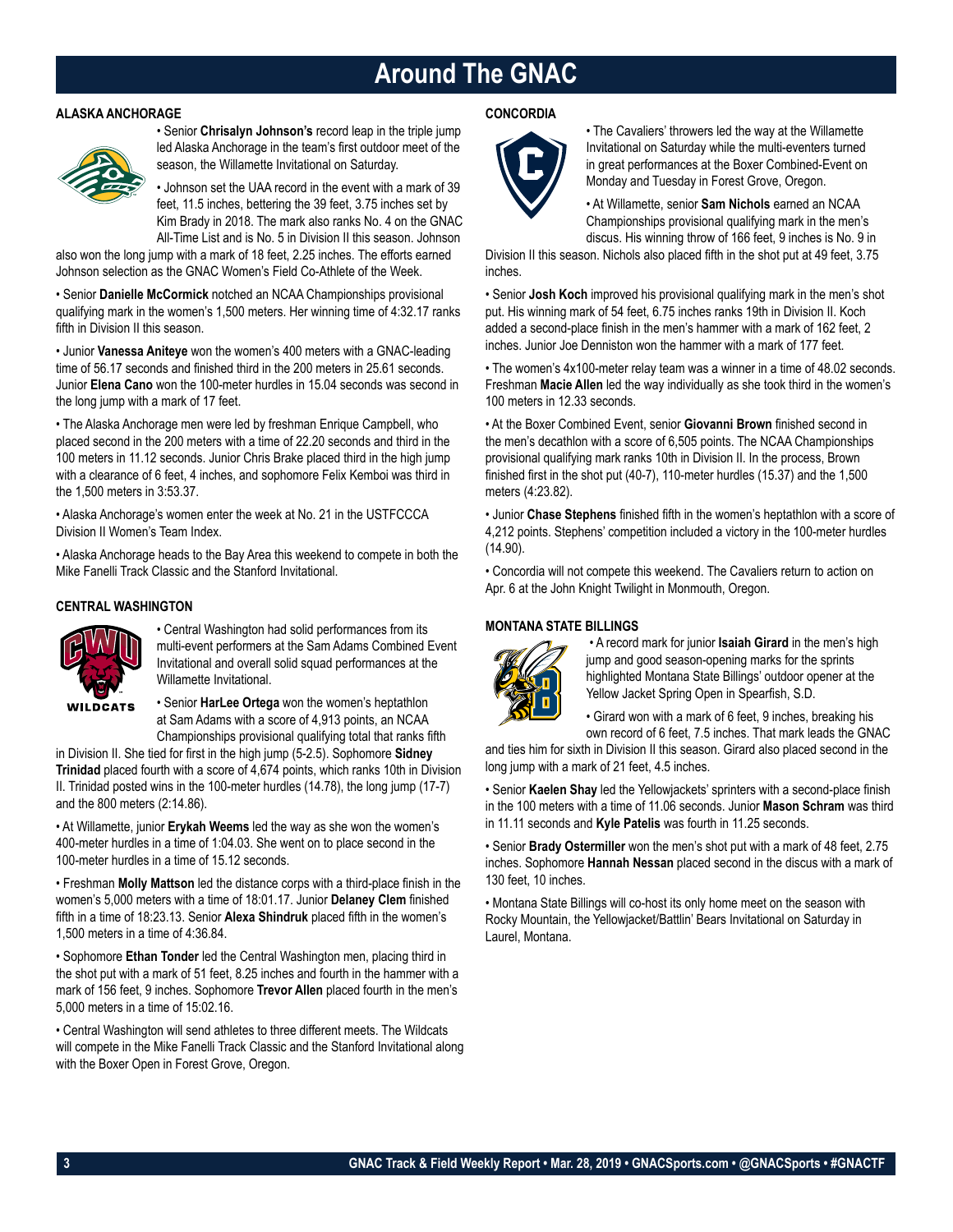## **Around The GNAC**

### **NORTHWEST NAZARENE**



• Senior **Jake Knight** reset his own school records for the second consecutive week as Northwest Nazarene hosted its own NNU Invitational on Friday and Saturday.

• Knight won the discus with a mark of 177 feet, 10 inches. That ranks third in Division II this season. Knight also was a winner in the shot put with a mark of 57 feet, 10.5 inches, ranking him seventh in Division II. The two record marks

earned Knight selection as GNAC Men's Field Athlete of the Week.

• Sophomore **Dakota Tidwell** won the men's decathlon with a score of 6.708 points. The NCAA Championships provisional qualifying mark ranks sixth in Division II this season. Tidwell won four of the event's 10 disciplines: the 100 meters (11.42), the pole vault (14-9), the javelin (167-11) and the 1,500 meters (4:33.99).

• Junior **Logan Blake** was a winner in both the men's 200 meters (22.13) and the 400 meters (48.69). Sophomore **Elijah Castro** just missed his own school record in men's long jump with a leap of 23 feet, 4.75 inches.

• Senior **Lexi Tubbs** made her outdoor season debut, winning the women's 100-meter hurdles in 14.60 seconds. She also placed third in the 100 meters in a time of 12.95 seconds.

• Senior **Jackie Mahowald** won the women's triple jump with a personal best of 38 feet, 1 inch. Senior **Ellie Logan** was an easy winner in the women's javelin as her mark of 152 feet, 9 inches moved her to No. 6 in Division II this season.

• Northwest Nazarene's men dropped three spots to No. 24 in the latest USTFCCCA Division II Team Index.

• The Nighthawks will travel to Irvine, California this weekend to compete at the Team 4 Titus & Ely meet at Concordia-Irvine.

### **SAINT MARTIN'S**



• Junior **Josh Schulz** hit a personal best in the men's decathlon to pace Saint Martin's in the Boxer Combined Event in Forest Grove, Oregon on Monday and Tuesday.

• Schultz finished fifth in the 17-man field with a score of 5,969 points. He won the long jump on day one with a mark of 21 feet, 7.25 inches, placed second in the 100 meters

(11.26) and third in the 400 meters (51.58).

• Junior **Tiffany Pott** finished 14th out of a large field of 26 athletes in the women's heptathlon. Pott placed sixth in the high jump with a clearance of 4 feet, 10.75 inches.

• Saint Martin's will not compete again until heading north to Bellingham, Washington, for the WWU Team Invitational on Sat., Apr. 5.

### **SEATTLE PACIFIC**



• A record performance in the women's 4x100-meter relay and an NCAA Championships provisional qualifier for junior **Scout Cai** in the women's heptathlon led the Falcons at the Aztec Invitational in San Diego.

• The relay squad of **Peace Igbonagwam**, **Jenna Bouyer**,

**Grace Bley** and **Julia Stepper** beat Division I teams to win in a school record time of 46.23 seconds. The time ranks No. 2 in Division II this season and No. 2 on the GNAC All-Time List.

• Cai became the first GNAC athlete to eclipse 5,000 points in the heptathlon this season, placing fourth in her group with a score of 5,001 points. The NCAA Championships provisional qualifying mark ranks third in Division II this season. Along the way, Cai won the 800 meters (2:18.91) and was fourth in the high jump (5-4.5) and shot put (34-6.75). The effort earned Cai selection as the GNAC Women's Field Co-Athlete of the Week.

• Sophomore **Renick Meyer** was fifth in the same section of the heptathlon as Cai with a total of 4,879 points. She placed third in the long jump (19-2) and 200 meters (25.49) and fourth in the 100-meter hurdles (14.63).

• Igbonagwam added a fifth-place finish in the open women's long jump with a mark of 19 feet.

• The Falcons' women jumped nine spots in the latest USTFCCCA Division II Team Index to No. 9.

• The Falcons will head to the Bay Area this weekend to take part in both the Mike Fanelli Track Classic and the Stanford Invitational.

### **SIMON FRASER**



Some solid performances in the sprints and the steeplechase, in particular by junior **Nathan Mah**, led Simon Fraser at the Willamette Invitational.

• Mah won both the men's 100 meters and 200 meters in GNAC leading times, winning the 100 in 10.97 seconds

and the 200 meters in 21.98 seconds. The pair of performances earned Mah selection as the GNAC Men's Track Athlete of the Week.

• Senior **Chelsea Ribeiro** led a one-two finish in the women's steeplechase, winning in a time of 10:38.40. The NCAA Championships provisional qualifying time leads Division II so far this season. The performance also earned Ribeiro selection as the GNAC Women's Track Athlete of the Week. Sophomore **Olivia Willett** was second with a time of 10:56.88.

• Sophomore **Aaron Ahl** won the men's steeplechase with a time of 9:31.08 while sophomore **Chris Sobczak** was second in 9:39.81.

• Freshman **Nate St. Romain** won the men's 400-meter hurdles in a time of 54.21 seconds. In the women's 800 meters, sophomore **Mairin Shields-Brown** led a one through five sweep for the Clan with a time of 2:14.24.

• In the men's javelin, freshman **Timothy Hatton** picked up the win with a mark of 189 feet, 3 inches.

• The Simon Fraser women leaped up into the top-25 of the USTFCCCA Division II Team Index this week, emerging at No. 16.

• Simon Fraser will divide up between three different meets this week. A select group heads to the Bay Area for the Mike Fanelli Track Classic and the Stanford Invitational while more will head across town on Saturday to the UBC Invitational in Vancouver, B.C.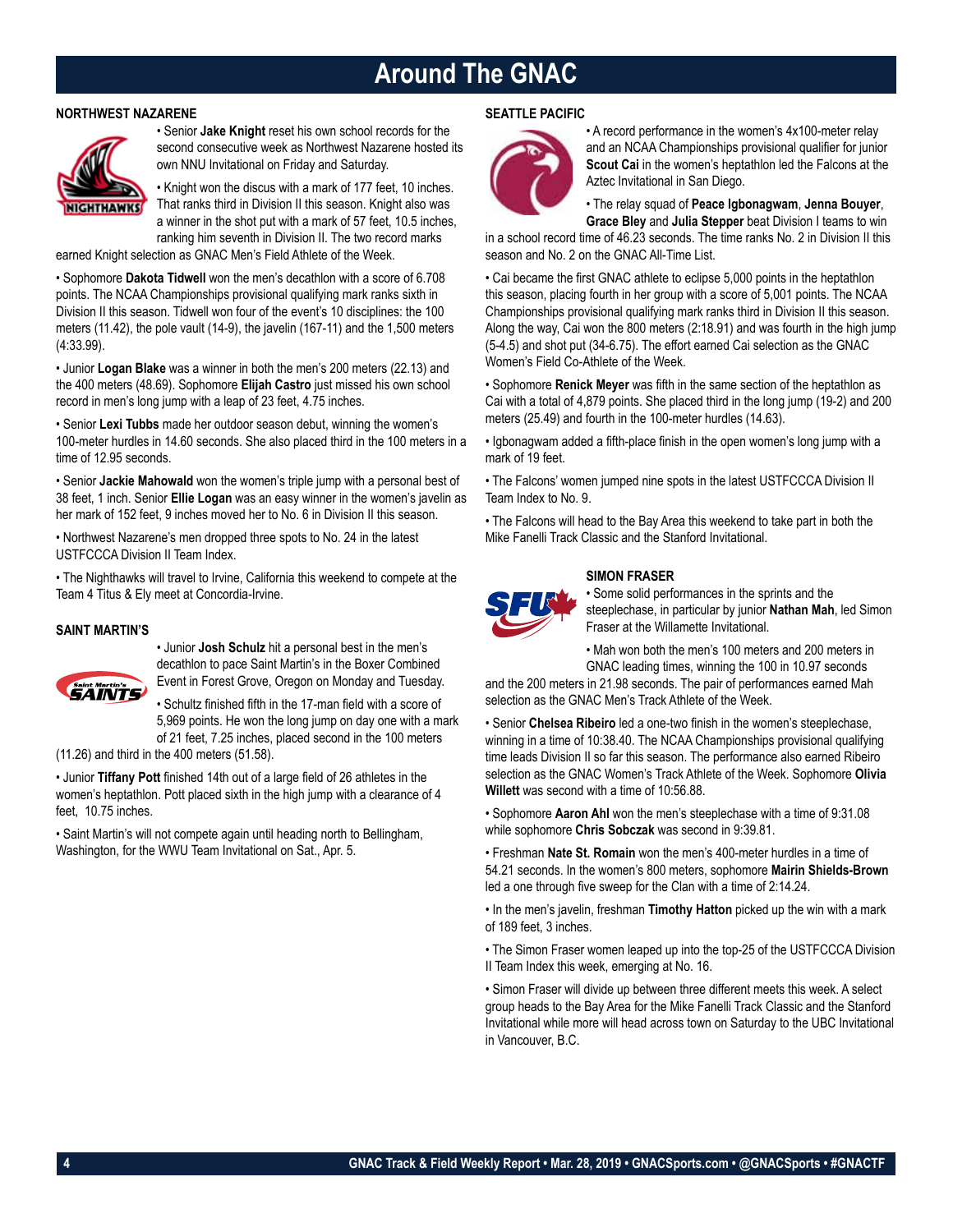## **Around The GNAC**

### **WESTERN OREGON**



• A sweep of the top three places in the men's 800 meters led Western Oregon's efforts at the Willamette Invitational.

• Sophomore **Curt Knott** led the way with a winning time of 1:53.60. Sophomore **Neal Cranston** was second in 1:53.83 while senior **Parker Marson** was third in 1:54.36. All three times lead the GNAC.

• Junior **Justin Crosswhite** added a victory in the men's 1,500 meters with a career-best time of 3:51.45. Freshman **Hunter Hutton** finished second in 3:53.27. Freshman **Gabe Arce-Torres** collected the win in the men's 400 meters in a time of 49.07 seconds.

• Senior **Olivia Woods** paced the WOU women with her second-place finish in the 400 meters in a time of 56.42 seconds.

• Sophomore **Darian Wilson** improved her NCAA Championships provisional qualifying mark in the women's javelin. Her mark of 139 feet, 7 inches, ranks 14th in Division II this season.

• Western Oregon will join the action in the Bay Area, competing in both the Mike Fanelli Track Classic and the Stanford Invitational.

### **WESTERN WASHINGTON**



• Western Washington did not compete last weekend. The Vikings will split its athletes between two meets this weekend, sending a select group to the Mike Fanelli Track Classic in the Bay Area and others to the UBC Invitational in Vancouver, B.C.

• Senior **Maddie Taylor** set the WWU record in the women's high jump at the Doris Heritage Track Classic on Mar. 16, winning the event with a clearance of 5 feet, 8.5 inches. That broke a 35-year-old record of 5-8.25 set by Kristy Dees in 1984. The NCAA provisional qualifying mark leads the GNAC, is tied for No. 5 on the GNAC All-Time List.

• The Vikings have continued their tradition of dominance in the women's javelin. Junior **Raquel Pellecer** leads Division II with her mark of 155 feet, 2 inches, set at the Ed Boitano Invitational on Mar. 2. Freshman **Paige Shimkus** is third in Division II with her mark of 152 feet from the Mar. 9 PLU Open. Sophomore **Hannah Nienaber** is sixth in Division II with a mark of 137 feet, 4 inches.

• Sophomore **Cooper McNatt** owns an NCAA Championships provisional qualifying mark in the men's javelin. He is tied for 12th in Division II with his mark of 195 feet, 10 inches at the Doris Heritage Track Classic.

• Western Washington's women entered the week ranked No. 15 while the men were ranked 16th in the latest USTFCCCA Division II Team Index.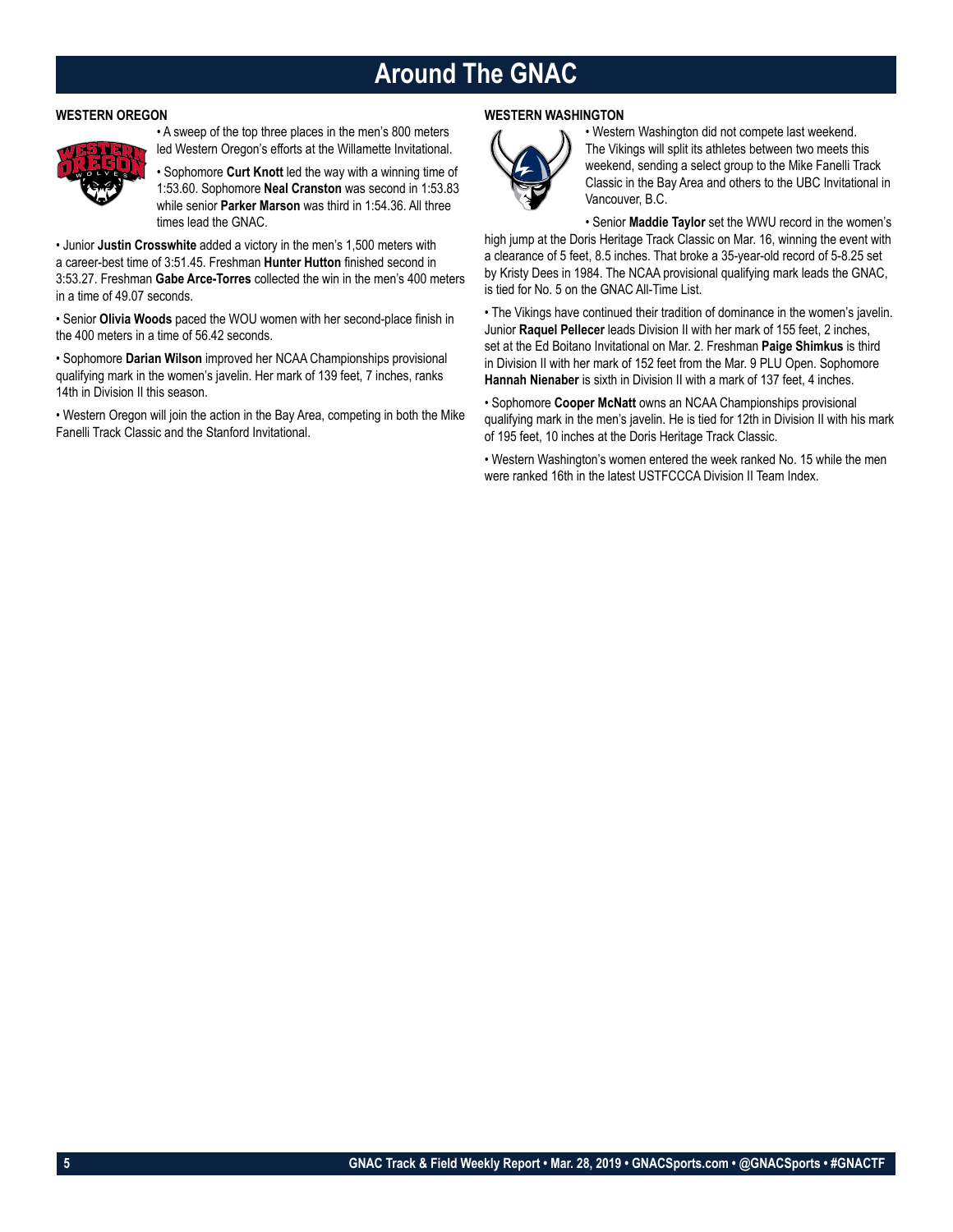# **GNAC Qualifiers For NCAA Outdoor Championships**

| <b>MEN AUTOMATIC QUALIFIERS AS OF MAR. 24, 2019</b> |                                                       |                |          | WOMEN'S PROVISIONAL QUALIFIERS AS OF MAR. 24, 2019 |                     |                           |                |      |         |
|-----------------------------------------------------|-------------------------------------------------------|----------------|----------|----------------------------------------------------|---------------------|---------------------------|----------------|------|---------|
| Event                                               | Athlete                                               | Mark           | Rank     | Date                                               | Event               | Athlete                   | Mark           | Rank | Date    |
| High Jump                                           | Tyler Cronk, SMU                                      | $2.15/7 - 0.5$ | T-1st    | 3/16/19                                            | 1,500 Meters        | Danielle McCormick, UAA   | 4:32.17        | 3rd  | 3/23/19 |
|                                                     |                                                       |                |          |                                                    | 400m Hurdles        | Sidney Trinidad, CWU      | 1:01.00        | 4th  | 3/16/19 |
|                                                     | <b>MEN PROVISIONAL QUALIFIERS AS OF MAR. 24, 2019</b> |                |          |                                                    | <b>Steeplechase</b> | Chelsea Ribeiro, SFU      | 10:38.40       | 1st  | 3/23/19 |
| Event                                               | Athlete                                               | Mark           | Rank     | Date                                               |                     | Kaylee Mitchell, SPU      | 10:51.22       | 4th  | 3/9/19  |
| High Jump                                           | Isaiah Girard, MSUB                                   | $2.06/6 - 9$   | T-6th    | 3/23/19                                            |                     | Olivia Willett            | 10:56.88       | 5th  | 3/23/19 |
| <b>Shot Put</b>                                     | Jake Knight, NNU                                      | 17.64/57-10.5  | 7th      | 3/23/19                                            | 4x100 Relay         | Seattle Pacific           | 46.23          | 2nd  | 3/22/19 |
|                                                     | Josh Koch, CU                                         | 16.63/54-6.75  | 19th     | 3/23/19                                            | High Jump           | Maddie Taylor, WWU        | $1.74/5 - 8.5$ | 1st  | 3/16/19 |
| <b>Discus</b>                                       | Jake Knight, NNU                                      | 54.20/177-10   | 3rd      | 3/23/19                                            | Long Jump           | Renick Meyer, SPU         | 5.84/19-2      | 6th  | 3/22/19 |
|                                                     | Sam Nichols, CU                                       | 50.84/166-9    | 9th      | 3/23/19                                            | Triple Jump         | Chrislayn Johnson, UAA    | 12.18/39-11.5  | 5th  | 3/23/19 |
| Javelin                                             | Easton Christensen, CU                                | 63.03/206-9    | 7th      | 3/16/19                                            | <b>Shot Put</b>     | Katrina Linenko, CU       | 13.8145-3.75   | 15th | 3/16/19 |
|                                                     | Dalton Rasmussen, CU                                  | 62/68/205-8    | 8th      | 3/9/19                                             | Hammer              | Liz Larson, SMU           | 53.26/174-9    | 10th | 3/15/19 |
|                                                     | Cooper McNatt, WWU                                    | 59.70/195-10   | $T-12th$ | 3/16/19                                            | Javelin             | Raguel Pellecer, WWU      | 47.31/155-2    | 5th  | 3/2/19  |
| Decathlon                                           | Dakota Tidwell, NNU                                   | 6,708          | 6th      | 3/23/19                                            |                     | Ellie Logan, NNU          | 46.57/152-9    | 6th  | 3/23/19 |
|                                                     |                                                       |                |          |                                                    |                     | Paige Shimkus, WWU        | 46.34/152-0    | 7th  | 3/9/19  |
|                                                     |                                                       |                |          |                                                    |                     | Darian Wilson, WOU        | 42.55/139-7    | 14th | 3/23/19 |
|                                                     |                                                       |                |          |                                                    |                     | Elizabeth Stottlemyre, CU | 42.39/139-1    | 15th | 3/16/19 |
|                                                     |                                                       |                |          |                                                    |                     | Hannah Nienaber, WWU      | 41.85/137-4    | 19th | 3/2/19  |
|                                                     |                                                       |                |          |                                                    | Heptathlon          | Scout Cai, SPU            | 5,001          | 3rd  | 3/22/19 |
|                                                     |                                                       |                |          |                                                    |                     | HarLee Ortega, CWU        | 4,913          | 5th  | 3/22/19 |
|                                                     |                                                       |                |          |                                                    |                     | Sidney Trinidad, CWU      | 4,674          | 10th | 3/22/19 |
|                                                     |                                                       |                |          |                                                    |                     |                           |                |      |         |

# **GNAC & NCAA Championships Qualifying Standards**

|                    | <b>MEN</b>        |                  | <b>EVENT</b>     |                   | <b>WOMEN</b>        |                   |
|--------------------|-------------------|------------------|------------------|-------------------|---------------------|-------------------|
| <b>GNAC</b>        | <b>NCAA Prov.</b> | <b>NCAA Auto</b> |                  | <b>GNAC</b>       | <b>NCAA Prov.</b>   | <b>NCAA Auto.</b> |
| 10.88              | 10.58             | 10.28            | 100 Meters       | 12.47             | 11.93               | 11.50             |
| 22.06              | 21.36             | 20.75            | 200 Meters       | 25.39             | 24.33               | 23.59             |
| 48.62              | 47.77             | 46.23            | 400 Meters       | 57.73             | 55.96               | 53.46             |
| 1:54.03            | 1:52.03           | 1:48.78          | 800 Meters       | 2:13.14           | 2:12.18             | 2:07.15           |
| 3:54.86            | 3:50.52           | 3:44.28          | 1.500 Meters     | 4:33.30           | 4:33.24             | 4:22.06           |
| 14:56.91           | 14:32.80          | 13:54.33         | 5.000 Meters     | 16:50.38          | 17:10.86            | 16:10.21          |
| 31:28.02           | 30:42.74          | 29:13.60         | 10,000 Meters    | 37:08.97          | 36:35.97            | 34:13.34          |
| 15.24              | 14.53             | 13.89            | 110/100m Hurdles | 14.83             | 14.22               | 13.51             |
| 54.84              | 53.42             | 51.34            | 400m Hurdles     | 1:03.43           | 1:01.92             | 59.05             |
| 9:13.88            | 9:15.02           | 8:52.85          | Steeplechase     | 11:11.32          | 11:01.67            | 10:12.97          |
| $1.96/6 - 5$       | $2.04 / 6 - 8.25$ | $2.15 / 7 - 0.5$ | High Jump        | $1.62 / 5 - 3.75$ | $1.67 / 5 - 5.75$   | $1.77/5 - 9.75$   |
| $4.51 / 14 - 9.5$  | 4.80 / 15-9       | 5.20 / 17-0.75   | Pole Vault       | $3.23/10-7$       | $3.65 / 11 - 11.75$ | $4.08 / 13 - 4.5$ |
| $6.89 / 22 - 7.25$ | $7.25 / 23 - 9.5$ | 7.68 / 25-2.5    | Long Jump        | $5.38 / 17 - 8$   | 5.80 / 19-0.25      | $6.29 / 20 - 7.5$ |
| 13.93 / 45-8.5     | 14.66 / 48-1.25   | 15.69 / 51-5.75  | Triple Jump      | 11.56 / 37-11.25  | 11.85 / 38-10.5     | 12.77 / 41-10.75  |
| 15.47 / 50-9.25    | 16.16 / 53-0.25   | 18.36 / 60-3     | <b>Shot Put</b>  | 12.82 / 42-0.75   | 13.76 / 45-1.75     | 15.74 / 51-7.75   |
| 48.57 / 159-4      | 49.78 / 163-4     | 56.11 / 184-1    | <b>Discus</b>    | 41.00 / 134-6     | 45.11 / 148-0       | 52.79 / 173-2     |
| 54.43 / 178-7      | 55.08 / 180-8     | 65.03 / 213-4    | <b>Hammer</b>    | 49.38 / 162-0     | 51.812 / 170-0      | 60.45 / 198-4     |
| 59.10 / 193-11     | 58.68 / 192-6     | 68.34 / 224-2    | Javelin          | 44.71 / 146-8     | 41.59 / 136-5       | 49.44 / 162-2     |
| 6.280              | 6.300             | 7.242            | Dec./Hep.        | 4.520             | 4,504               | 5.195             |
| <b>NA</b>          | 41.09             | 40.20            | 4x100 Relay      | <b>NA</b>         | 46.86               | 45.52             |
| <b>NA</b>          | 3:13.91           | 3:09.18          | 4x400 Relay      | <b>NA</b>         | 3:48.20             | 3:40.10           |

**GNAC Championships:** The top-20 performers as listed in TFRRS will qualify for the championship meet in addition to any performers who meet the GNAC standard.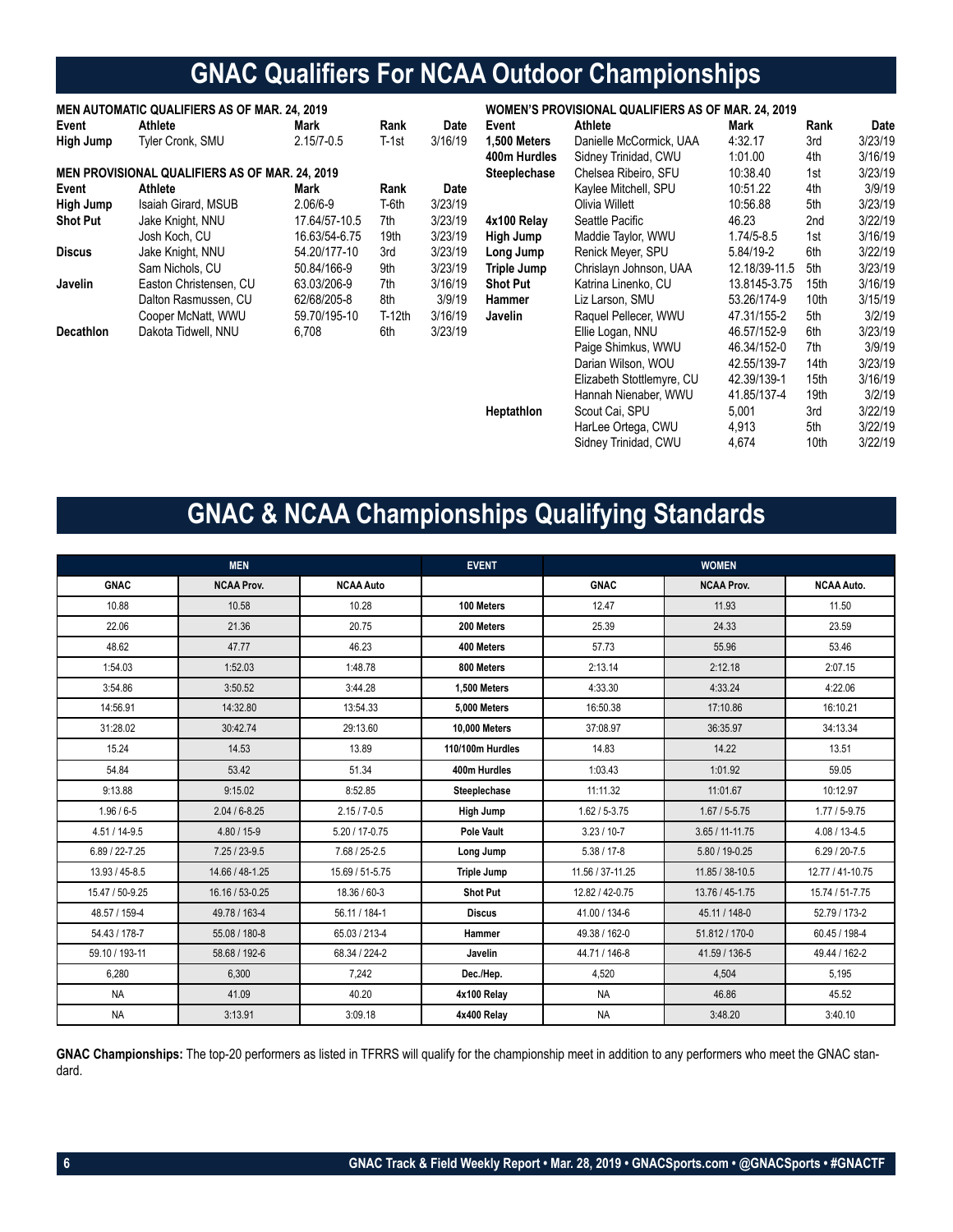# **Men's Outdoor Regional & National Polls**

| <b>National</b> | <b>GNAC MEN'S TEAMS IN THE USTFCCCA POLLS</b><br>CU | <b>NNU</b> | <b>WWU</b> |     | USTFCCCA DIVISION II NATIONAL TEAM RANKINGS<br>Week 2 - Mar. 26, 2019 |        |           |         | <b>USTFCCCA WEST REGION TEAM INDEX</b><br>as of Mar. 26, 2019 |        |                |
|-----------------|-----------------------------------------------------|------------|------------|-----|-----------------------------------------------------------------------|--------|-----------|---------|---------------------------------------------------------------|--------|----------------|
| Mar. 19         | 23rd                                                | 21st       | 8th        |     | Rk School                                                             | Pts.   | Prev.     |         | Rk School                                                     | Pts.   | Prev.          |
| Mar. 26         |                                                     | 24th       | 16th       |     | Angelo State                                                          | 158.52 | 2         | $1_{-}$ | Chico State                                                   | 741.89 |                |
|                 |                                                     |            |            | 2.  | Embry-Riddle (Fla.)                                                   | 135.46 | 3         | 2.      | Cal Poly Pomona                                               | 735.41 | 3              |
|                 |                                                     |            |            | 3.  | Lee (Tenn.)                                                           | 121.11 | 5         | 3.      | <b>UC San Diego</b>                                           | 661.81 | $\sqrt{2}$     |
|                 |                                                     |            |            | 4.  | Saint Augustine's                                                     | 119.59 | 9         | 4.      | <b>Western Washington</b>                                     | 456.15 | 4              |
|                 |                                                     |            |            | 5.  | Academy of Art                                                        | 116.63 |           | 5.      | Academy of Art                                                | 378.24 | 5              |
|                 |                                                     |            |            | 6.  | Chico State                                                           | 115.04 |           | 6.      | Azusa Pacific                                                 | 371.74 | 6              |
|                 |                                                     |            |            |     | West Texas A&M                                                        | 102.68 | 90        | 7.      | Cal State LA                                                  | 366.45 | 9              |
|                 |                                                     |            |            | 8.  | UC San Diego                                                          | 101.38 | 4         | 8.      | Stanislaus State                                              | 332.88 | $\overline{7}$ |
|                 |                                                     |            |            | 9.  | Texas A&M-Commerce                                                    | 87.96  | <b>NR</b> | 9.      | <b>Northwest Nazarene</b>                                     | 320.22 | 13             |
|                 |                                                     |            |            | 10. | Cal Poly Pomona                                                       | 84.88  | 6         |         | 10. Concordia (Ore.)                                          | 314.77 | 11             |
|                 |                                                     |            |            | 11. | Texas A&M-Kingsville                                                  | 83.77  | <b>NR</b> |         |                                                               |        |                |
|                 |                                                     |            |            | 12. | Ashland                                                               | 77.74  | <b>NR</b> |         |                                                               |        |                |
|                 |                                                     |            |            | 13. | <b>Pittsburg State</b>                                                | 76.47  | <b>NR</b> |         |                                                               |        |                |
|                 |                                                     |            |            | 14. | <b>Adams State</b>                                                    | 72.94  | 15        |         |                                                               |        |                |
|                 |                                                     |            |            | 15. | Western Colorado                                                      | 72.57  | 30        |         |                                                               |        |                |
|                 |                                                     |            |            | 16. | <b>Western Washington</b>                                             | 72.09  | 8         |         |                                                               |        |                |
|                 |                                                     |            |            | 17. | Albany State (Ga.)                                                    | 71.33  | 11        |         |                                                               |        |                |
|                 |                                                     |            |            | 18. | Johnson C. Smith                                                      | 66.36  | 28        |         |                                                               |        |                |
|                 | <b>U.S. TRACK &amp; FIELD</b>                       |            |            | 19. | Northwest Missouri St.                                                | 66.28  | <b>NR</b> |         |                                                               |        |                |
|                 | AND CROSS COUNTRY                                   |            |            |     | 20. UC-Colorado Springs                                               | 63.35  | 18        |         |                                                               |        |                |
|                 |                                                     |            |            | 21. | <b>Stanislaus State</b>                                               | 63.22  | 10        |         |                                                               |        |                |
|                 | <b>COACHES ASSOCIATION</b>                          |            |            | 22. | Nova Southeastern                                                     | 59.46  | 17        |         |                                                               |        |                |
|                 |                                                     |            |            | 23. | American International                                                | 55.73  | <b>NR</b> |         |                                                               |        |                |
|                 |                                                     |            |            |     | 24. Northwest Nazarene                                                | 51.91  | 21        |         |                                                               |        |                |
|                 |                                                     |            |            |     | 25. Queens (N.C.)                                                     | 47.85  | 22        |         |                                                               |        |                |
|                 |                                                     |            |            |     | <b>Complete Poll Online</b>                                           |        |           |         |                                                               |        |                |

# **Women's Outdoor Regional & National Polls**

### **GNAC WOMEN'S TEAMS IN THE**

| USTFCCCA POLLS  |                     |  |      |
|-----------------|---------------------|--|------|
| <b>National</b> | UAA CWU SPU SFU WWU |  |      |
| Mar. 19         | — — 15th —          |  | 7th  |
| Mar. 26         | 21st 22nd 6th 16th  |  | 15th |

| <b>U.S. TRACK &amp; FIELD</b><br>AND CROSS COUNTRY<br><b>COACHES ASSOCIATION</b> |  |
|----------------------------------------------------------------------------------|--|
|                                                                                  |  |

| USTFCCCA DIVISION II NATIONAL TEAM RANKINGS |                            |        |                 |  |  |
|---------------------------------------------|----------------------------|--------|-----------------|--|--|
|                                             | Week 2 - Mar. 26, 2019     |        |                 |  |  |
|                                             | Rk School                  | Pts.   | Prev.           |  |  |
| 1.                                          | Angelo State               | 183.99 | 1               |  |  |
|                                             | 2. San Francisco St.       | 158.43 | 4               |  |  |
|                                             | 3. Azusa Pacific           | 121.22 | 2               |  |  |
|                                             | 4. West Texas A&M          | 119.10 | 13              |  |  |
|                                             | 5. UC San Diego            | 117.97 | 3               |  |  |
| 6.                                          | <b>Seattle Pacific</b>     | 114.09 | 6               |  |  |
| 7.                                          | <b>UC-Colorado Springs</b> | 107.22 | 16              |  |  |
| 8.                                          | Academy of Art             | 104.26 | 5               |  |  |
| 9.                                          | Ashland                    | 100.93 | <b>NR</b>       |  |  |
| 10.                                         | Fresno Pacific             | 98.57  | 6               |  |  |
|                                             | 11. Point Loma             | 74.87  | 24              |  |  |
|                                             | 12. Adams State            | 74.60  | 40              |  |  |
|                                             | 13. Saint Augustine's      | 71.87  | 19              |  |  |
|                                             | 14. Missouri Southern      | 69.59  | ΝR              |  |  |
|                                             | 15. Western Washington     | 69.55  | 7               |  |  |
|                                             | 16. Simon Fraser           | 61.73  | 100             |  |  |
|                                             | 17. Limestone              | 60.99  | 98              |  |  |
|                                             | 18. Alabama-Huntsville     | 55.31  | 10 <sup>1</sup> |  |  |
|                                             | 19. Cal State LA           | 54.64  | 14              |  |  |
|                                             | 20. Cal Poly Pomona        | 54.12  | 8               |  |  |
|                                             | 21. Alaska Anchorage       | 53.11  | <b>NR</b>       |  |  |
|                                             | 22. Central Washington     | 52.92  | 31              |  |  |
|                                             | 23. Franklin Pierce        | 51.76  | NR.             |  |  |
|                                             | 24. Concordia (Calif.)     | 51.18  | 12 <sup>°</sup> |  |  |
|                                             | 25. Pittsburg State        | 50.25  | ΝR              |  |  |
|                                             |                            |        |                 |  |  |

Complete Poll Online

**USTFCCCA WEST REGION TEAM INDEX as of Mar. 26, 2019**

|    | $\frac{1}{2}$ . $\frac{1}{2}$ . $\frac{1}{2}$ . $\frac{1}{2}$ . $\frac{1}{2}$ |        |       |
|----|-------------------------------------------------------------------------------|--------|-------|
|    | Rk School                                                                     | Pts.   | Prev. |
| 1. | UC San Diego                                                                  | 555.73 |       |
| 2. | Azusa Pacific                                                                 | 471.28 | 2     |
| 3. | San Francisco St.                                                             | 454.87 | 6     |
| 4. | Fresno Pacific                                                                | 447.32 | 3     |
| 5. | <b>Seattle Pacific</b>                                                        | 393.15 | 14    |
| 6. | Cal Poly Pomona                                                               | 378.04 | 4     |
| 7. | Academy of Art                                                                | 355.31 | 5     |
| 8. | <b>Central Washington</b>                                                     | 328.83 | 13    |
| 9. | Stanislaus State                                                              | 319.66 | 8     |
|    | 10. Western Washington                                                        | 315.72 | 7     |
|    |                                                                               |        |       |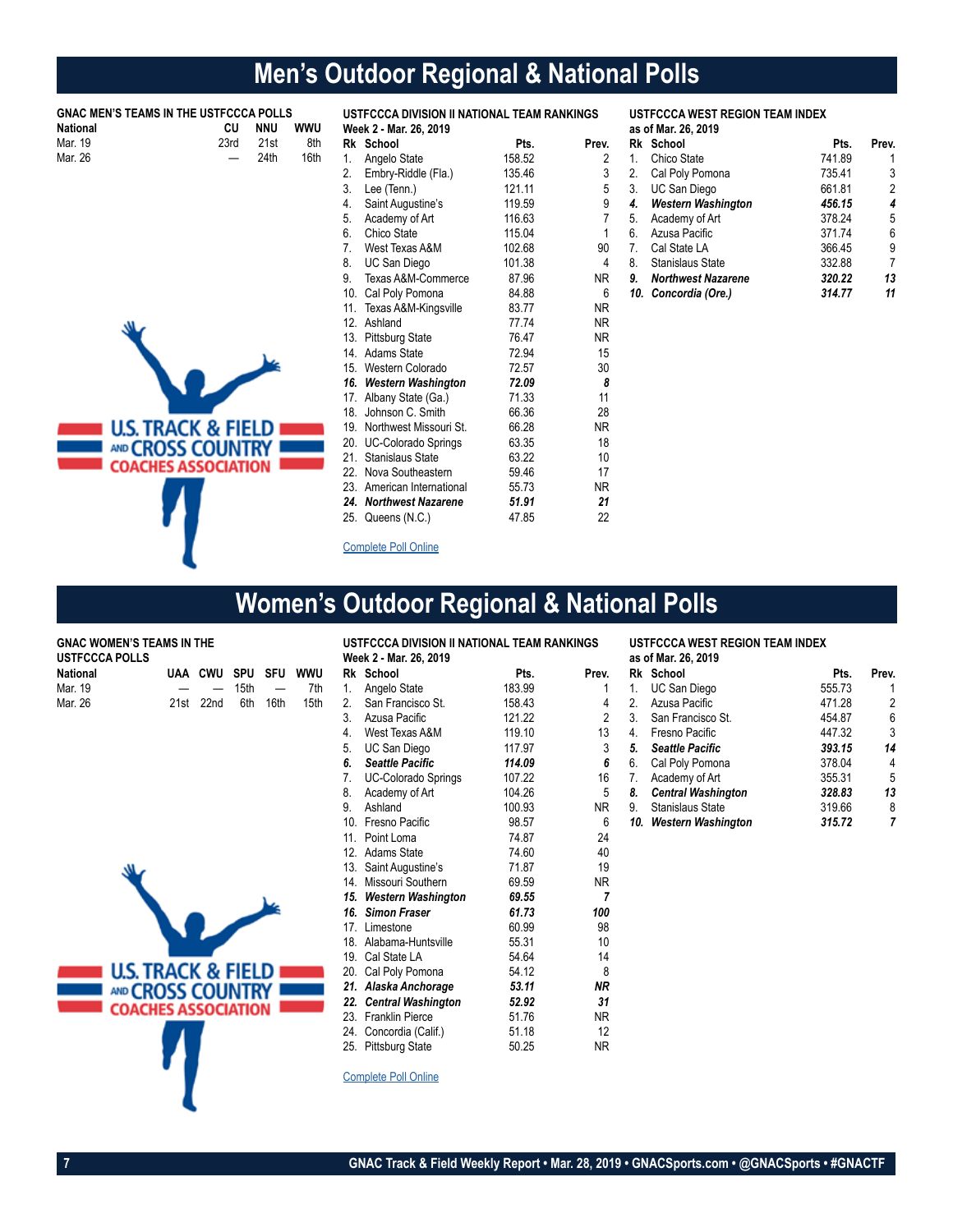# **GNAC Indoor Track & Field Records**

### **MEN - ALL MEETS**

| 60 Meters<br>200 Meters | 6.72<br>21.56  | Alex Donigian, Western Washington (2015)<br>Carlos Ortiz, Concordia (2018) |
|-------------------------|----------------|----------------------------------------------------------------------------|
| 400 Meters              | 47.61          | Vladislav Tsygankov, Simon Fraser (2017)                                   |
| 800 Meters              | 1:49.68        | Badane Sultessa, Western Oregon (2016)                                     |
| Mile                    | 3:58.88        | David Ribich, Western Oregon (2018)                                        |
| 3,000 Meters            | 7:50.81        | David Ribich, Western Oregon (2018)                                        |
| 5,000 Meters            | 13:47.73       | Micah Chelimo, Alaska Anchorage (2014)                                     |
| 60m Hurdles             | 8.08           | Travis Milbrandt, Western Oregon (2015)                                    |
| 4x400 Relay             | 3:12.45        | Alaska Anchorage (2016)                                                    |
|                         |                | Nicholas Taylor, Liam Lindsey, Adam Commandeur, Cody Thomas                |
| Distance Medley         | 9:40.15        | Western Oregon (2017)*                                                     |
|                         |                | Dustin Nading, AJ Holmberg, Josh Dempsey, David Ribich                     |
| High Jump               | 2.22/7-3.25    | Mikel Smith, Saint Martin's (2017)                                         |
| Pole Vault              | 5.31/17-5      | Ryan Brown, Western Washington (2011)                                      |
| Long Jump               | 7.46/24-5.75   | Vladislav Tsygankov, Simon Fraser (2016)                                   |
| Triple Jump             | 15.06/49-5     | Luke Plummer, Central Washington (2015/2017)                               |
| <b>Shot Put</b>         | 17.94/58-10.75 | Cameron Neel, Western Washington (2007)                                    |
| <b>Weight Throw</b>     | 18.82/61-9     | Anthony Marin, Western Oregon (2007)                                       |
| Heptathlon              | 5,508          | Chris Randolph, Seattle Pacific (2006)                                     |

### **MEN'S CONFERENCE MEET RECORDS**

| 60 Meters              | 6.75          | Alex Donigian, Western Washington (2014)                         |
|------------------------|---------------|------------------------------------------------------------------|
| 200 Meters             | 21.56         | Carlos Ortiz, Concordia (2018)                                   |
| 400 Meters             | 47.80         | Joel Webster, Simon Fraser (2016)                                |
| 800 Meters             | 1:50.83       | David Ribich, Western Oregon (2018)                              |
| Mile                   | 4:10.01       | David Ribich, Western Oregon (2017)                              |
| 3,000 Meters           | 8:27.83       | Henry Cheseto, Alaska Anchorage (2015)                           |
| 5,000 Meters           | 14:36.06      | Dominik Notz, Alaska Anchorage (2016)                            |
| 60m Hurdles            | 8.08          | Travis Milbrandt, Western Washington (2015)                      |
| 4x400 Relay            | 3:14.10       | Alaska Anchorage (2017)                                          |
|                        |               | Liam Lindsay, Darrior Gray, Nicholas Taylor, Adam Commandeur     |
| <b>Distance Medley</b> | 9:58.18       | Simon Fraser (2019)                                              |
|                        |               | Pierre-Louis Detourbe, Nate St. Romain, Aaron Ahl, Rowan Doherty |
| High Jump              | $2.21/7 - 3$  | Mikel Smith, Saint Martin's (2017)                               |
| Pole Vault             | 5.16/16-11    | Payton Lewis, Northwest Nazarene (2011)                          |
| Long Jump              | 7.38/24-2.5   | Vladislav Tsygankov, Simon Fraser (2016)                         |
|                        |               |                                                                  |
| Triple Jump            | 15.06/49-5    | Luke Plummer, Central Washington (2015/2017)                     |
| <b>Shot Put</b>        | 17.47/57-3.75 | Cameron Neel, Central Washington (2007)                          |
| <b>Weight Throw</b>    | 18.63/61-1.75 | Tyler Lamott, Concordia (2016)                                   |

### **CONFERENCE MEET HEPTATHLON EVENTS**

| 60 Meters       | 7.03         | Kodiak Landis, Central Washington (2018) |
|-----------------|--------------|------------------------------------------|
| Long Jump       | 6.95/22-9.75 | James Phillips, Concordia (2018)         |
|                 | 6.95/22-9.75 | Kodiak Landis, Central Washington (2019) |
| <b>Shot Put</b> | 13.69/44-11  | Giovanni Brown, Concordia (2019)         |
| High Jump       | $2.01/6 - 7$ | Micah Tranch, Northwest Nazarene (2017)  |
| 60m Hurdles     | 8.28         | Travis Turner, Alaska Anchorage (2017)   |
| Pole Vault      | 5.05/16-6.75 | Payton Lewis, Northwest Nazarene (2016)  |
| 1,000 Meters    | 2:41.39      | Giovanni Brown, Concordia (2019)         |

### **WOMEN - ALL MEETS**

| 60 Meters                              | 7.54           | Jamie Ashcroft, Alaska Anchorage (2017)                             |
|----------------------------------------|----------------|---------------------------------------------------------------------|
| 200 Meters                             | 24.09          | Jamie Ashcroft, Alaska Anchorage (2017)                             |
| 400 Meters                             | 54.87          | Jahzelle Ambus, Seattle Pacific (2016)                              |
| 800 Meters                             | 2:04.94        | Helen Crofts, Simon Fraser (2011)                                   |
| Mile                                   | 4:32.88        | Jessica Pixler, Seattle Pacific (2010)                              |
| 3,000 Meters                           | 9:07.05        | Caroline Kurgat, Alaska Anchorage (2019)#                           |
| 5,000 Meters                           | 15:28.46       | Caroline Kurgat, Alaska Anchorage (2019)#                           |
| 60m Hurdles                            | 8.51           | Mariyah Vongsaveng, Central Washington (2017)                       |
| 4x400 Relay                            | 3:42.44        | Seattle Pacific (2016)                                              |
|                                        |                | Jalen Tims, Lynelle Decker, Cheryl Hong, Jahzelle Ambus             |
| Distance Medley 11:23.47               |                | Alaska Anchorage (2019)                                             |
|                                        |                | Ruth Cvancara, Vanessa Aniteye, Danielle McCormick, Caroline Kurgat |
| High Jump                              | 1.77/5-9.75    | Danielle Ayers-Stamper, Seattle Pacific (2005)                      |
| <b>Pole Vault</b>                      | 3.93/12-10.75  | Halle Irvine, Central Washington (2018)                             |
| Long Jump                              | 5.98/19-7.5    | Peace Igbonagwam, Seattle Pacific (2019)                            |
| Triple Jump                            | 12.68/41-7.25  | Jasmine McMullin, Western Washington (2018)                         |
| Shot Put                               | 17.62/57-9.75  | McKenzie Warren, Concordia (2017)*                                  |
| Weight Throw                           | 19.52/64-0.5   | Christina MacDonald, Concordia (2018)                               |
| Pentathlon                             | 4,007          | Danielle Ayers-Stamper, Seattle Pacific (2005)                      |
|                                        |                |                                                                     |
| <b>WOMEN'S CONFERENCE MEET RECORDS</b> |                |                                                                     |
| 60 Meters                              | 7.55           | Jamie Ashcroft, Alaska Anchorage (2017)                             |
| 200 Meters                             | 24.09          | Jamie Ashcroft, Alaska Anchorage (2017)                             |
| 400 Meters                             | 54.87          | Jahzelle Ambus, Seattle Pacific (2016)                              |
| 800 Meters                             | 2:08.28        | Jessica Pixler, Seattle Pacific (2010)                              |
| Mile                                   | 4:40.39        | Jessica Pixler, Seattle Pacific (2010)                              |
| 3,000 Meters                           | 9:47.64        | Jennifer Johnson, Simon Fraser (2015)                               |
| 5,000 Meters                           | 16:47.07       | Sarah Porter, Western Washington (2010)                             |
| 60m Hurdles                            | 8.51           | Mariyah Vongsaveng, Central Washington (2017)                       |
| 4x400 Relay                            | 3:46.41        | Simon Fraser (2016)                                                 |
| Distance Medley 11:23.47               |                | Alaska Anchorage (2019)                                             |
|                                        |                | Ruth Cvancara, Vanessa Aniteye, Danielle McCormick, Caroline Kurgat |
| High Jump                              | 1.77/5-9.75    | Tayler Fettig, Central Washington (2014)                            |
| Pole Vault                             | 3.91/12-10     | Alison Silva, Northwest Nazarene (2014)                             |
| Long Jump                              | 5.98/19-7.5    | Peace Igbonagwam, Seattle Pacific (2019)                            |
| Triple Jump                            | 12.68/41-7.25  | Jasmine McMullin, Western Washington (2018)                         |
| Shot Put                               | 17.02/55-10.25 | McKenzie Warren, Concordia (2017)                                   |
| Weight Throw                           | 18.29/60-0.25  | Christina MacDonald, Concordia (2018)                               |
| Pentathlon                             | 3,815          | Scout Cai, Seattle Pacific (2019)                                   |
|                                        |                | <b>CONFERENCE MEET PENTATHLON EVENTS</b>                            |
| 60m Hurdles                            | 8.75           | Rosie Smith, Alaska Anchorage (2016)                                |
| <b>High Jump</b>                       | 1.69/5-6.5     | Tayler Fettig, Central Washington (2014 & 2015)                     |
|                                        |                | Karolin Anders, Alaska Anchorage (2015)                             |
|                                        |                | Geneva Lehnert, Seattle Pacific (2017)                              |
|                                        |                | Scout Cai, Seattle Pacific (2019)                                   |
| Shot Put                               | 11.96/39-3     | Charlene Harber, Western Oregon (2012)                              |
| Long Jump                              | 5.68/18-7.75   | Karolin Anders, Alaska Anchorage (2016)                             |
| 800 Meters                             | 2:15.88        | Ali Anderson, Central Washington (2017)                             |
|                                        |                |                                                                     |

\* - NCAA Division II record

# - Division II all-time all-conditions best (oversized track)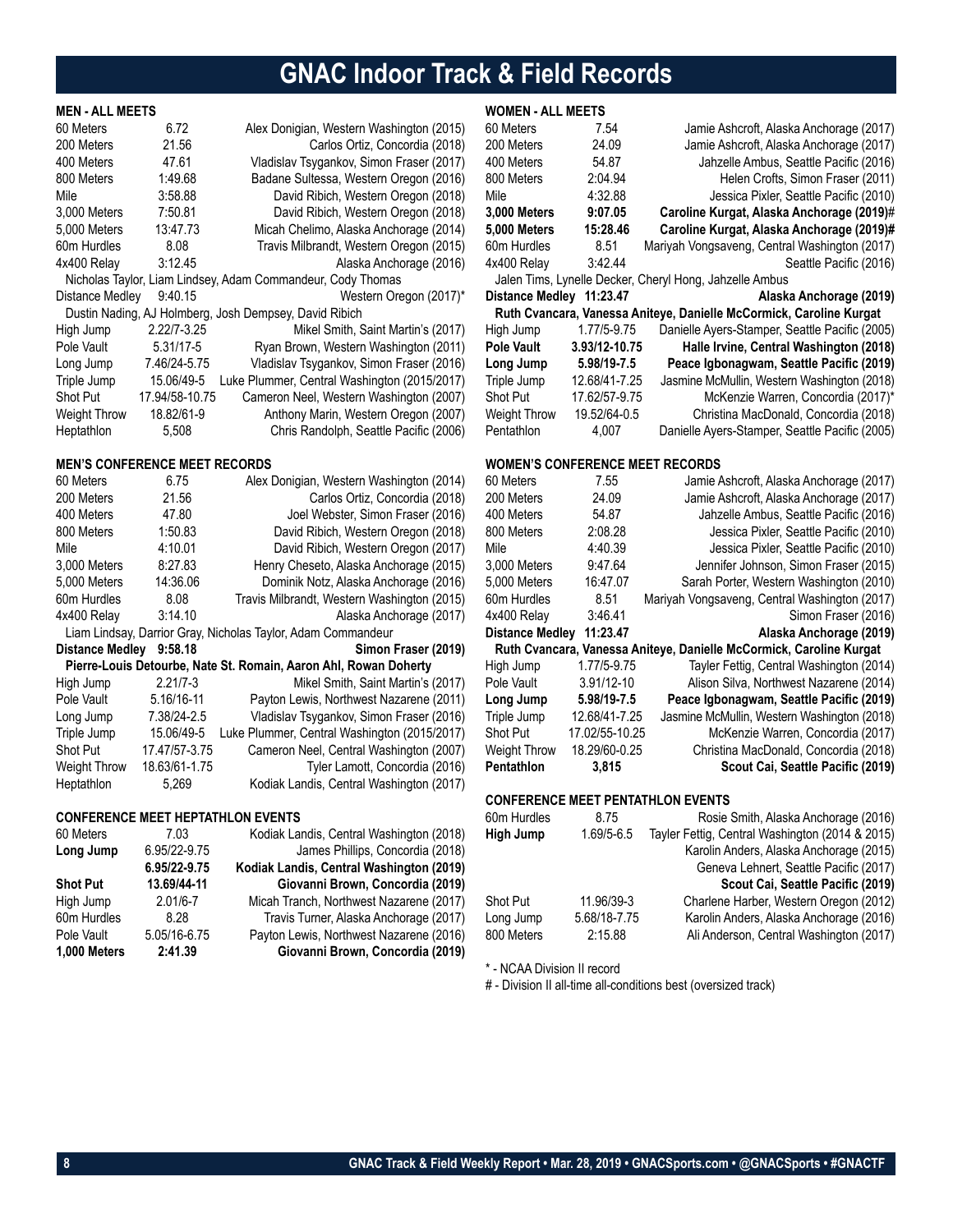# **GNAC Outdoor Track & Field Records**

| <b>MEN - ALL MEETS</b>  |                                      |                                                                    | <b>WOMEN - ALL MEETS</b> |                                        |                                                                  |
|-------------------------|--------------------------------------|--------------------------------------------------------------------|--------------------------|----------------------------------------|------------------------------------------------------------------|
| 100 Meters              | 10.22                                | Alex Donigian, Western Washington (2015)                           | 100 Meters               | 11.64                                  | Jamie Ashcroft, Alaska Anchorage (2015)                          |
| 200 Meters              | 20.93                                | Alex Donigian, Western Washington (2016)                           | 200 Meters               | 23.99                                  | NyEma Sims, Seattle Pacific (2007)                               |
| 400 Meters              | 47.51                                | Ethan Hewitt, Alaska Anchorage (2011)                              | 400 Meters               | 53.56                                  | Mary Pierce, Alaska Anchorage (2007)                             |
| 800 Meters              | 1:47.58                              | Badane Sultessa, Western Oregon (2015)                             | 800 Meters               | 2:02.10                                | Helen Crofts, Simon Fraser (2013)                                |
| 1,500 Meters            | 3:37.35                              | David Ribich, Western Oregon (2018)+                               | 1,500 Meters             | 4:11.06                                | Jessica Pixler, Seattle Pacific (2010)                           |
| 3,000 Meters            | 8:24.61                              | Jordan Welling, Western Washington (2014)                          | 3,000 Meters             | 9:35.75                                | Sarah Porter, Western Washington (2011)                          |
| 5,000 Meters            | 13:41.99                             | Micah Chelimo, Alaska Anchorage (2014)                             | 5,000 Meters             | 15:41.21                               | Caroline Kurgat, Alaska Anchorage (2018)                         |
| 10,000 Meters           | 28:37.75                             | Micah Chelimo, Alaska Anchorage (2014)                             | 10,000 Meters            | 32:33.24                               | Caroline Kurgat, Alaska Anchorage (2018)                         |
| 110m Hurdles            | 14.19                                | Travis Milbrandt, Western Washington (2016)                        | 100m Hurdles             | 13.64                                  | Mariyah Vongsaveng, Central Washington (2018)                    |
| 400m Hurdles            | 51.48                                | Vladislav Tsygankov, Simon Fraser (2017)                           | 400m Hurdles             | 59.17                                  | Haleigh Lloyd, Alaska Anchorage (2015)                           |
| Steeplechase            | 8:45.63                              | Micah Chelimo, Alaska Anchorage (2012)                             | Steeplechase             | 10:13.01                               | Katelyn Steen, Western Washington (2015)                         |
| 4x100 Relay             | 41.10                                | Central Washington (2010)                                          | 4x100 Relay              | 46.19                                  | Simon Fraser (2017)                                              |
| 4x400 Relay             | 3:10.60                              | Alaska Anchorage (2016)                                            | 4x400 Relay              | 3:41.80                                | Western Oregon (2018)                                            |
| High Jump               | $2.16/7 - 1$                         | Mikel Smith, Saint Martin's (2016)                                 |                          | 1.78/5-10                              | Teona Perkins, Seattle Pacific (2007)                            |
| Pole Vault              | 5.40/17-8.5                          | Ryan Brown, Western Washington (2010)                              | High Jump<br>Pole Vault  | 4.01/13-1.75                           |                                                                  |
|                         | 7.91/25-11.5                         |                                                                    |                          | $6.22/20 - 5$                          | Anna Paradee, Western Washington (2017)                          |
| Long Jump               |                                      | David Registe, Alaska Anchorage (2009)                             | Long Jump                |                                        | Renick Meyer, Seattle Pacific (2018)                             |
| Triple Jump             | 15.50/50-10.25                       | Wesley Gray, Western Oregon (2017)                                 | Triple Jump              | 12.42/40-9                             | Ashley Potter, Western Oregon (2012)                             |
| Shot Put                | 18.55/60-10.5                        | Frank Catelli, Western Washington (2014)                           | Shot Put                 | 17.39/57-0.75                          | McKenzie Warren, Concordia (2017)                                |
| Discus                  | 55.68/182-8                          | Caleb Bridge, Concordia (2017)                                     | <b>Discus</b>            | 55.74/182-10                           | Melissa Ausman, Concordia (2018)                                 |
| Hammer                  | 62.89/206-4                          | Pro Escobedo, Western Oregon (2003)                                | Hammer                   | 62.42/204-9                            | Christina MacDonald, Concordia (2018)                            |
| Javelin                 | 77.98/255-10                         | Cody Parker, Alaska Anchorage (2013)                               | Javelin                  | 54.18/177-9                            | Bethany Drake, Western Washington (2016)                         |
| Decathlon               | 7,872                                | Chris Randolph, Seattle Pacific (2006)                             | Heptathlon               | 5,606                                  | Danielle Ayers-Stamper, Seattle Pacific (2005)                   |
| <b>DECATHLON EVENTS</b> |                                      |                                                                    | <b>HEPTATHLON EVENTS</b> |                                        |                                                                  |
| 100 Meters              | 10.90                                | Justin Miller, Humboldt State (2002)                               | 100m Hurdles             | 13.70                                  | Danielle Ayers-Stamper, Seattle Pacific (2005)                   |
| Long Jump               | 7.31/22-11.75                        | Chris Randolph, Seattle Pacific (2006)                             | High Jump                | 1.75/5-8.75                            | Danielle Ayers-Stamper, Seattle Pacific (2005)                   |
| Shot Put                | 14.06/46-1.5                         | Alex Harrison, Western Washington (2010)                           | Shot Put                 | 13.00/42-8                             | Bridget Johnson, Western Oregon (2006)                           |
| High Jump               | $2.06/6-9$                           | Justin Peterson, Central Washington (2014)                         | 200 Meters               | 24.78                                  | Grace Morgan, Alaska Anchorage (2013)                            |
| 400 Meters              | 48.21                                | Cody Thomas, Alaska Anchorage (2014)                               | Long Jump                | 5.99/19-8                              | Stephanie Huffman, Seattle Pacific (2013)                        |
| 110m Hurdles            | 14.82                                | Chris Randolph, Seattle Pacific (2006)                             | Javelin                  | 45.21/14-84                            | Katie Reichert, Western Washington (2012)                        |
| Discus                  | 46.00/150-11                         | Chris Randolph, Seattle Pacific (2006)                             | 800 Meters               | 2:12.52                                | Bridgette Sexton, Seattle Pacific (2005)                         |
| Pole Vault              | 4.90/16-0.75                         | Zeb Udell, Western Oregon (2007)                                   |                          |                                        |                                                                  |
| Javelin                 | 61.04/200-3                          | Alex Harrison, Western Washington (2012)                           |                          | <b>WOMEN'S CONFERENCE MEET RECORDS</b> |                                                                  |
| 1,500 Meters            | 4:22.12                              | Zac Vawter, Saint Martin's (2004)                                  | 100 Meters               | 11.81                                  | Jamie Ashcroft, Alaska Anchorage (2015)                          |
|                         |                                      |                                                                    | 200 Meters               | 24.30                                  | Grace Morgan, Alaska Anchorage (2013)                            |
|                         | <b>MEN'S CONFERENCE MEET RECORDS</b> |                                                                    | 400 Meters               | 54.46                                  | Helen Crofts, Simon Fraser (2013)                                |
| 100 Meters              | 10.43                                | Anthony Wright, Central Washington (2010)                          | 800 Meters               | 2:06.38                                | Jessica Pixler, Seattle Pacific (2010)                           |
| 200 Meters              | 21.32                                | Rimar Christie, Northwest Nazarene (2013)                          | 1,500 Meters             | 4:24.01                                | Jessica Pixler, Seattle Pacific (2010)                           |
|                         | 21.32                                | Tyrell Williams, Western Oregon (2014)                             | 3,000 Meters             | 9:53.80                                | Jessica Pixler, Seattle Pacific (2007)                           |
| 400 Meters              | 47.55                                | Ethan Hewitt, Alaska Anchorage (2012)                              | 5,000 Meters             | 16:39.39                               | Sarah Porter, Western Washington (2010)                          |
|                         | 47.55                                | Kodiak Landis, Central Washington (2018)                           | 10,000 Meters            | 34:49.33                               | Caroline Kurgat, Alaska Anchorage (2018)                         |
| 800 Meters              | 1:49.31                              | Paul Mach, Seattle Pacific (2005)                                  | 100m Hurdles             | 13.82                                  | Danielle Ayers-Stamper, Seattle Pacific (2005)                   |
| 1,500 Meters            | 3:47.37                              | David Ribich, Western Oregon (2017)                                | 400m Hurdles             | 1:00.10                                | Erykah Weems, Central Washington (2018)                          |
| 5,000 Meters            | 14:29.41                             | Micah Chelimo, Alaska Anchorage (2011)                             | Steeplechase             | 10:14.15                               | Katelyn Steen, Western Washington (2015)                         |
| 10,000 Meters           | 30:25.75                             | Jordan Walling, Western Washington (2011)                          | 4x100 Relay              | 46.60                                  | Seattle Pacific (2018)                                           |
|                         | 14.21                                |                                                                    |                          |                                        | Renick Meyer, Julia Stepper, Becca Houk, Grace Bley              |
| 110m Hurdles            |                                      | Travis Milbrandt, Western Washington (2015)                        |                          |                                        |                                                                  |
| 400m Hurdles            | 52.12                                | Vladislav Tsygankov, Simon Fraser (2018)                           | 4x400 Relay              | 3:44.11                                | Seattle Pacific (2013)                                           |
| Steeplechase            | 8:47.26                              | Ryan Brockerville, Simon Fraser (2012)                             |                          |                                        | Kishia Mitchell, Emily Quatier, Jasmine Johnson, McKayla Fricker |
| 4x100 Relay             | 41.10                                | Central Washington (2010)                                          | High Jump                | 1.77/5-9.75                            | Tayler Fettig, Central Washington (2016)                         |
|                         |                                      | Bryan Mack, Anthony Wright, Anthony Hogan, Kincaid Nichols         | Pole Vault               | 3.83/12-6.75                           | Karis Anderson, Western Washington (2012)                        |
| 4x400 Relay             | 3:13.84                              | Simon Fraser (2015)                                                | Long Jump                | 5.99/19-8                              | Ali Worthen, Seattle Pacific (2013)                              |
|                         |                                      | Stuart Ellenwood, Cameron Proceviat, Joel Webster, Daniel Kelloway | Triple Jump              | 12.42/40-9                             | Ashley Potter, Western Oregon (2012)                             |
| High Jump               | $2.11/6 - 11$                        | Tevin Gladden, Alaska Anchorage (2017)                             | Shot Put                 | 16.55/54-3.75                          | McKenzie Warren, Concordia (2017)                                |
| Pole Vault              | 5.14/16-10.75                        | Ryan Brown, Western Washington (2010)                              | <b>Discus</b>            | 53.01/173-11                           | Melissa Ausman, Concordia (2018)                                 |
| Long Jump               | 7.52/24-8.25                         | David Registe, Alaska Anchorage (2008)                             | Hammer                   | 59.62/195-7                            | Christina MacDonald, Concordia (2018)                            |
| Triple Jump             | 15.50/50-10.25                       | Wesley Gray, Western Oregon (2017)                                 | Javelin                  | 52.40/171-11.25                        | Bethany Drake, Western Washington (2017)                         |
| Shot Put                | 18.20/59-8.75                        | Josh Koch, Concordia (2016)                                        | Heptathlon               | 5,390                                  | Ali Worthen, Seattle Pacific (2013)                              |
| Discus                  | 53.80/176-6.5                        | Caleb Bridge, Concordia (2017)                                     |                          |                                        |                                                                  |
| Hammer                  | 61.61/202-1                          | Michael Hoffman, Western Washington (2008)                         |                          |                                        |                                                                  |
| Javelin                 | 69.49/228-0                          | Franz Burghagen, Alaska Anchorage (2013)                           |                          |                                        |                                                                  |

+ - Denotes Division II national record

Decathlon 7,201 Cody Thomas, Alaska Anchorage (2016)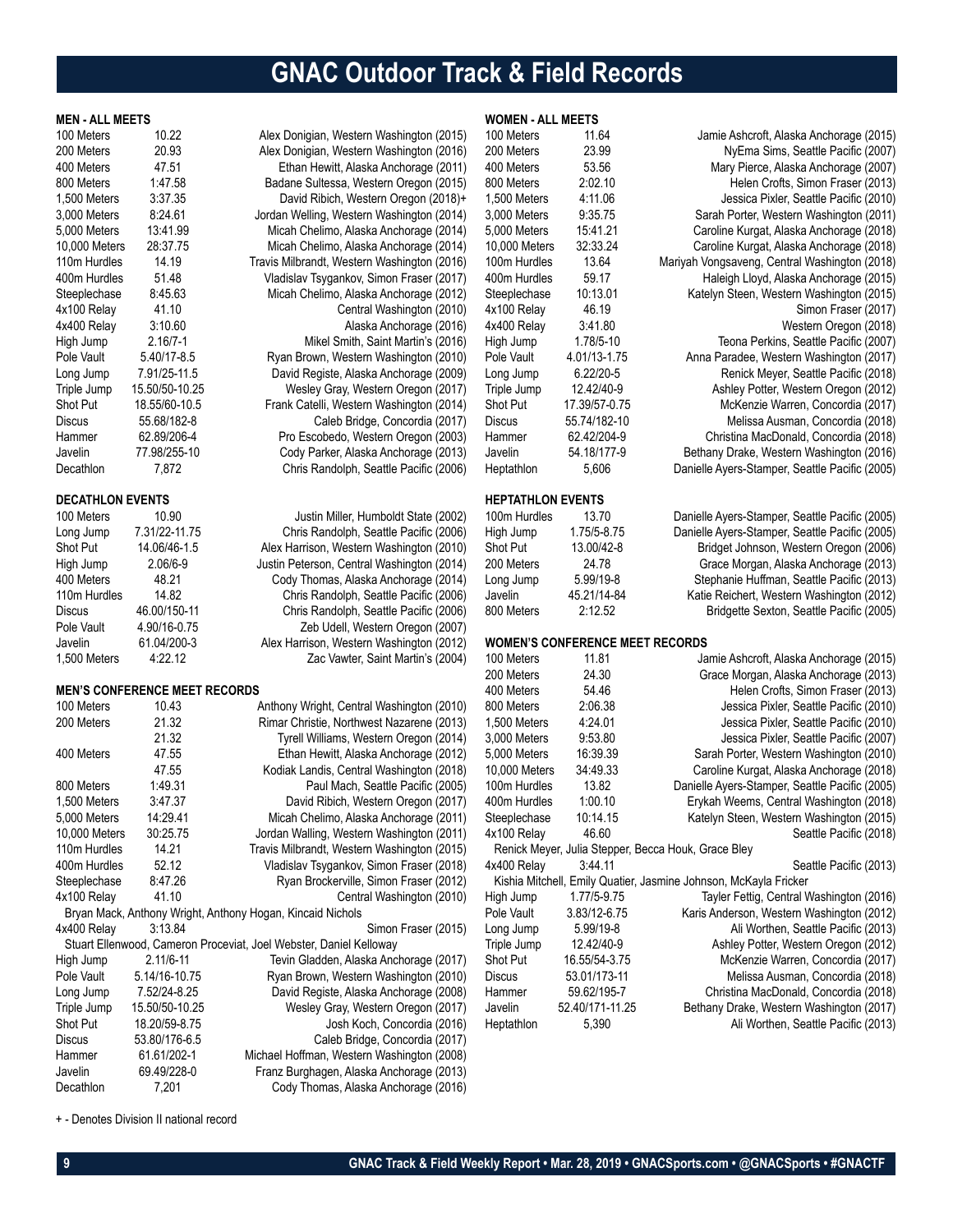## **2018-19 GNAC Outdoor Meet Summaries**

**Fri., Mar. 1 - Sat., Mar. 2 Linfield Erik Anderson Memorial Icebraker at Maxwell Field, McMinnville, Ore. Women (Top 3 GNAC Finishers):** None. **Men (Top 3 GNAC Finishers):** None.

### **Sat., Mar. 2 Willamette Opener at Charles Bowles Track, Ore.**

**Women (Top 3 GNAC Finishers):** 100 Meters - 3, Hailey Sears, WOU, 12.87.

200 Meters - 2, Taryn Wilson, WOU, 26.37; 3, Hailey Sears, WOU, 26.47. 400 Meters - 2, Bethanie Altamirano, WOU, 59.56. 100m Hurdles - 1, Ana Popchock, WOU, 15.78; 2, Michaela Yonkman, WOU, 16.13. 400m Hurdles - 1, Nicole Niskanen, WOU, 1:08.99; 2, Michaela Yonkman, WOU, 1:09.00; 3, Ana Popchock, WOU, 1:10.83. Long Jump - 1, Lauren Berry, WOU, 16-5. Shot Put - 1, Moana Gianotti, WOU, 41-7.25. Discus - 2, Moana Gianotti, WOU, 129-10; 3, Mariah Gronbach, WOU, 126-1. Hammer - 1, Moana Gianotti, WOU, 141-8; 3, Mariah Gronbach, WOU, 137-9. Javelin - 2, Halie Korff, WOU, 127-7.

**Men (Top 3 GNAC Finishers):** 200 Meters - 2, Codi Blodgett, WOU, 22.52. 400 Meters - 1, Max Carmona, WOU, 51.05; 2, Gabriel Campos-Davis, WOU, 51.49. 800 Meters - 1, Hunter Hutton, WOU, 1:57.94; 2, Simon Walsh, WOU, 2:00.12. 1,500 Meters - 2, Parker Marson, WOU, 3:59.89. Shot Put - 1, Mont Child, WOU, 46-10.25; 2, Chris Steffey, WOU, 46-5.25; 3, Owen Collins, WOU, 45-7.75. Discus - 1, Chris Steffey, WOU, 145-8; 3, Mont Child, WOU, 132-9. Hammer - 1, Sam Cole, WOU, 162-3; 3, Karsten Collins, WOU, 131-7. Javelin - 1, Kyle Wells, WOU, 172-4.

### **Ed Boitano Invitational**

### **at Baker Stadium, Tacoma, Wash.**

**Women's Team Scores:** Western Washington 199, Whitworth 117.5, Saint Martin's 83, Lewis & Clark 72, Puget Sound 53.5, Olympic CC 36, Seattle Pacific 34, Central Washington 15, Everett CC 4.

**Women (Top 3 GNAC Finishers):** 100 Meters - 1, Artresa Nickelson, SMU, 12.92; 2, Devon Olson, WWU, 13.46. 200 Meters - 1, Aujanique Doss, CWU, 25.58; 2, Artresa Nickelson, SMU, 26.43. 3, Grace Hamre, SMU, 26.45. 800 Meters - 1, Annika Wilson, WWU, 2:24.57; 2, Waverly Shreffler, WWU, 2:26.90; 3, Dania Holmberg, SPU, 2:28.65. 1,500 - 1, Dania Holmberg, SPU, 4:46.70; 2, Sophia Galvez, WWU, 4:50.13; 3, Sedona McNerney, SPU, 4:55.87. 10,000 Meters - 1, Tovan Swartz-Ireland, WWU, 38:17.25. 100m Hurdles - 2, Ariya Kendrick, SMU, 16.07; 3, Molly House, WWU, 16.36. 400m Hurdles - 2, Molly House, WWU, 1:07.48. 4x100 Relay - 1, Saint Martin's (Ariya Kendrick, Taylor Tandecki, Grace Hamre, Artresa Nickelson), 51.04. High Jump - 1, Tiffany Pott, SMU, 5-53.75; 2, Heather Farette, WWU, 5-1.75; 3, Ashley Vest, SMU, 5-1.75. Pole Vault - 1, Sophie Paradis, 10-11.75; 2, Hannah Dodson, WWU, 10-6; 3, Cierra Graham, WWU, 10-6. Long Jump - 1, Keshara Romain, SMU, 17-1.25; 2, Leanne Kibbee, WWU, 16-8; 3, Devon Olson, WWU, 16-1.75. Triple Jump - 3, Jamie Sanford, WWU, 33-2.5. Shot Put - 3, Maya McFadden, WWU, 37-8. Discus - 1, Chanelle Eddy, WWU, 140-9; 3, Megan Vernoy, SMU, 137-3. Javelin - 1, Raquel Pellecer, WWU, 155-2; 2, Paige Shimkus, WWU, 146-1; 3, Hannah Nienaber, WWU, 137-3.

**Men's Team Scores:** Western Washington 178.5, Whitworth 141, Saint Martin's 83, Olympic CC 69, Lewis & Clark 55.5, Seattle Pacific 53, Puget Sound 51, Tacoma RC 4, Everett CC 3.

**Men (Top 3 GNAC Finishers):** 100 Meters - 2, Logan Armstrong, SMU, 11.19. 200 Meters - 1, Jackson Hand, SMU, 22.04; 2, Michael Russell, SMU, 22.19; 3, Logan Armstrong, SMU, 22.84. 800 Meters - 3, Jesse Phan, SPU, 2:01.97. 1,500 Meters - 1, Macauley Franks, WWU, 4:04.08; 2, Porter McMichael, WWU, 4:06.63; 3, Colton Hoggarth, WWU, 4:07.43. 10,000 Meters - 1, Jadon Olson, WWU, 31:23.74; 2, Bentley Wilson, WWU, 31:34.80. Steeplechase - 1, Jared Putney, SPU, 9:47.13; 2, Porter McMichael, WWU, 9:51.12; 3, Colby Otero, SPU, 9:53.84. 4x400 Relay - 1, Saint Martin's (Logan Armstrong, Michael Russell, Josh Schulz, Jackson Hand), 42.33. 4x400 Relay - 3, Seattle Pacific (Jesse Phan, Alec Llamas, Silas Newby, Shayne Carpenter), 3:34.84. High Jump - 1, Garrett Davies, WWU, 6-3.5. Pole Vault - 1, Craig Boyle, SMU, 14-5.25; 2, Chris Rickard, SMU, 14-5.25. Long Jump - 1, Ethan Sterkel, WWU, 21-11.5. Triple Jump - 3, Jeremiah Duckworth, WWU, 44-6.75. Shot Put - 1, Ben Malquist, WWU, 46-10; 3, Avery Lux, WWU, 42-5.25. Discus - 2, Ben Malquist, WWU, 134-5; 3, Avery Lux, WWU, 131-10. Javelin - 1, Mason Salley, WWU, 180-8; 2, Cooper McNatt, WWU, 177-2; 3, Cooper Cummings, WWU, 146-2.

### **Sat., Mar. 11 Saints Open**

### **at Mt. Hood CC, Gresham, Ore.**

**Women (Top 3 GNAC Finishers):** Shot Put - 1, Katrina Linenko, CU, 44-6.5. Discus - 1, Katrina Linenko, CU, 132-3.

**Men (Top 3 GNAC Finishers):** Shot Put - 1, Josh Koch, CU, 53-2.75; 3, Connor Jensen, CU, 48-2. Discus - 1, Caleb Bridge, CU, 156-7; 2, Seth Bridge, CU, 150-10; 3, Connor Jensen, CU, 145-5. Hammer - 1, Joe Denniston, CU, 170-10. Javelin - 1, Dalton Rasmussen, CU, 205-8.

### **Pacific Preview**

**at Hanson Stadium, Forest Grove, Ore.**

**Women (Top 3 GNAC Finishers):** Discus - 3, Halie Korff, WOU, 119-6. Javelin - 1, Darian Wilson, WOU, 139-0; 2, Halie Korff, WOU, 128-0.

**Men (Top 3 GNAC Finishers):** None.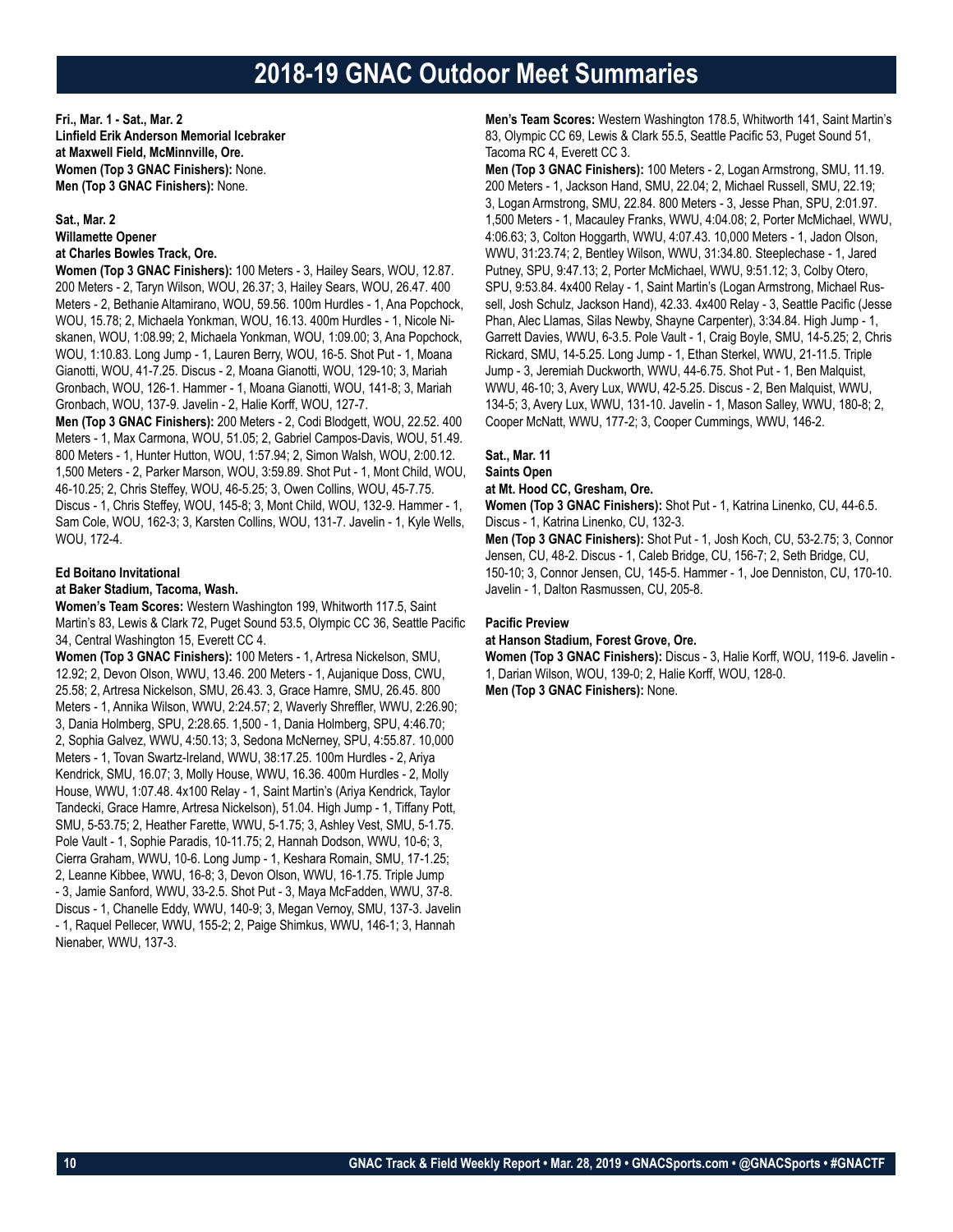**Sat., Mar. 11 PLU Open**

### **at PLU Track, Tacoma, Wash.**

**Women's Team Scores:** Western Washington 206.5, Central Washington 178.5, Pacific Lutheran 123.5, Seattle Pacific 117, Olympic CC 26, Puget Sound 21.5, Green River CC 13, Saint Martin's 10, Northwest (Wash.) 9, Get Strong First 4, Club Northwest 2.

**Women (Top 3 GNAC Finishers):** 100 Meters - 2, Grace Bley, SPU, 12.54. 200 Meters - 1, Grace Bley, SPU, 25.10; 3, Erykah Weems, CWU, 25.68. 400 Meters - 1, Erykah Weems, CWU, 57.64; 2, Sidney Trinidad, CWU, 59.00; 3, Katie Collins, CWU, 59.95. 800 Meters - 1, Krystal Kaufman, SPU, 2:19.42; 2, Aundrea Koger, WWU, 2:19.93; 3, Rebcca Lehamn, WWU, 2:26.26. 1,500 Meters - 2, Lily Tyrrell, CWU, 4:44.45; 3, Dania Holmberg, SPU, 4:45.45. 5,000 Meters - 1, Brook Wedin, WWU, 18:17.08; 2, Molly Mattson, CWU, 18:19.55; 3, Madison Child, CWU, 18:19.81. 10,000 Meters - 1, Kiersten Kimminau, CWU, 41:22.67. 100m Hurdles - 1, Jaleesa Taylor, WWU, 15.71; 2, Kellie May, SPU, 16.03; 3, Molly House, WWU, 16.28. 400m Hurdles - 1, Molly House, WWU, 1:06.03; 2, Tia Hill, CWU, 1:08.29. Steeplechase - 1, Kaylee Mitchell, SPU, 10:51.22; 2, Kelsey Washenberger, SPU, 11:48.82. 4x100 Relay - 1, Central Washington, 48.84; 3, Western Washington, 49.95. 4x400 Relay - 1, Central Washington A, 3:59.03; 2, Seattle Pacific, 4:01.00; 3, Central Washington B, 4:06.11. High Jump - 2, Heather Faretta, WWU, 5-2.5; 3, Geneva Lehnert, SPU, 5-0.5. Pole Vault - 1, Lexi Perry, WWU, 11-5.75; 2, Syklar Walston, WWU, 10-11.75; 3, Tawni Blankenship, WWU, 10-6. Long Jump - 2, Yareli Ochoa, CWU, 17-0.75; 3, Lainnie Lyamba, WWU, 15-6.25. Triple Jump - 2, Devon Olson, WWU, 34-11.25; 3, Lexi Perry, WWU, 34-11. Shot Put - 3, Brittany Dodge, CWU, 38-2.75. Discus - 1, Chanelle Eddy, WWU, 133-6; 3, Samantha La Rue, CWU, 126-7. Hammer - 1, Liz Larson, SMU, 172-10. Javelin - 1, Paige Shimkus, WWU, 152-0. **Men's Team Scores:** Western Washington 236, Central Washington 203, Olympic CC 66, Pacific Lutheran 54, Seattle Pacific 46, Puget Sound 44, Green River CC 18, Club Northwest 8, Guam 6, Evergreen St. 5. **Men (Top 3 GNAC Finishers):** 100 Meters - 2, Cordell Cummings, WWU, 11.26; 3, Harry Horwath, CWU, 11.27. 200 Meters - 1, Harry Howarth, CWU, 22.50; 2, Bryant Welch, WWU, 22.58; 3, Daniel Calderon, CWU, 23.21. 400 Meters - 1, Daniel Calderon, CWU, 49.79; 2, Doc Porter, CWU, 50.16; 3, Jon Oglesby, WWU, 50.44. 800 Meters - 1, Liam Cossette, WWU, 1:56.03; 3, Myles Smith, WWU, 1:56.81. 1,500 Meters - 2, Trevor Allen, CWU, 4:03.90; Bentley Wilson, WWU, 4:04.86. 5,000 Meters - 3, Jesse Wiley, WWU, 15:16.73. 10,000 Meters - 1, Turlan Morlan, CWU, 32:26.64. 110m Hurdles - 1, Seren Dances, WWU, 16.06; 2, Alex McGeachy, CWU, 16.26; 3, Chris Mcgraw, PLU, 16.30. 400m Hurdles - 1, Cordell Cummings, WWU, 54.17; 2, Trevaughn Scott, CWU, 54.32; 3, Koby Okezie, WWU, 56.81. Steeplechase - 1, Colby Otero, SPU, 9:32.51; 2, Porter McMichael, WWU, 9:33.82; 3, Jared Putney, SPU, 9:45.10. 4x100 Relay - 2, Western Washington, 42.21. 4x400 Relay - 1, Central Washington A, 3:26.33; 2, Central Washington B, 3:26.45; 3, Seattle Pacific, 3:30.39. High Jump - 1, Tupre Wickliff, WWU, 6-5; 2, Garrett Davies, WWU, 6-3.25. Pole Vault - 1, Jacob Thompson, CWU, 13-11.25; 3, Ian Rinefort, WWU, 12-11.5. Long Jump - 1, Ethan Sterkel, WWU, 21-6.75; 2, Rudy Mataya, WWU, 21-1.5. Shot Put - 1, Ethan Tonder, CWU, 50-8; 2, Ben Malquist, WWU, 49-4.25; 3, Aidan Cain, CWU, 47-2.25. Discus - 1, Aidan Cain, CWU, 150-8; 2, Riley Maier, CWU, 136-7; 3, Ben Malquist, WWU, 134-2. Hammer - 2, Avery Lux, WWU, 180-1. Javelin - 1, Mason Salley, WWU, 183-6; 3, Cooper McNatt, WWU, 178-5.

**Fri., Mar. 15-Sat., Mar. 16 Hornet Invitational at Hornet Stadium, Sacramento, Calif. Women (Top 3 GNAC Finishers):** None **Men (Top 3 GNAC Finishers):** Shot Put - 3, Jake Knight, NNU, 56-5.25. Discus - 1, Jake Knight, NNU, 176-4.

### **L&C Spring Break Invitational at Eldon Fix Track, Portland, Ore.**

**Women (Top 3 GNAC Finishers):** 100 Meters - 1, Hailey Sears, WOU, 12.90. 400m Hurdles - 3, Michaela Yonkman, WOU, 1:06.34. 4x400 Relay - 3, Concordia (Dalen Richardson, Gabby Hobson, Kaitlyn Bailly, Aysia Killingbeck), 4:23.94. Discus - 3, Moana Gianotti, WOU, 136-10. Javelin - 1, Elizabeth Stottlemyre, CU, 139-1; 2, Halie Korff, WOU, 132-8.

**Men (Top 3 GNAC Finishers):** 100 Meters - 2, Codi Blodgett, WOU, 11.25. 200 Meters - 2, Codi Blodgett, WOU, 22.41. 400 Meters - 1, Trey Reed, WOU, 50.99. 800 Meters - 1, Justin Crosswhite, WOU, 1:54.80; 2, Neal Cranston, WOU. 1:57.45. 1,500 Meters - 2, Parker Marson, WOU, 3:57.31. Steeplechase - 3, Dylan Hayes, WWU, 9:25.57. High Jump - 3, Mitch Kruse, WOU, 5-8.5. Long Jump - 3, Mitch Kruse, WOU, 20-8.5. Shot Put - 1, Seth Bridge, CU, 49-8.25; 2, Caleb Bridge, CU, 47-9; 3, Owen Collins, WOU, 47-7.25. Discus - 1, Caleb Bridge, CU, 160-2; 2, Connor Jensen, CU, 143-11; 3, Karsten Collins, WOU, 143-4. Hammer - 1, Joe Denniston, CU, 177-0; 2, Seth Bridge, CU, 160-11. Javelin - 1, Easton Christensen, CU, 206-9.

### **Sat., Mar. 16**

### **Doris Heritage Track Festival**

**at West Seattle Stadium, Seattle, Wash.**

**Women (Top 3 GNAC Finishers):** 200 Meters - 3, Renick Meter, SPU, 26.13. 400 Meters - 1, Savannah Smith, WWU, 56.96. 800 Meters - 1, Krystal Kaufman, SPU, 2:15.03; 3, Lily Tyrrell, CWU, 2:16.56. 1,500 Meters - 1, Kate Lilly, SPU, 4:35.56; 2, Kaylee Mitchell, SPU, 4:37.73; 3, Dania Holmberg, SPU, 4:39.13. 5,000 Meters - 2, Sophia Galvez, WWU, 17:55.28; 3, Tovah Swartz-Ireland, WWU, 18:08.65. 100m Hurdles - 1, Renick Meter, SPU, 14.74; 2, Sidney Trinidad, CWU, 14.98. Steeplechase - 1, Talia Dreicer, WWU, 11:32.96; 2, Peyton Shinnick, WWU, 11:46.96; 3, Sadie Dalgleish, SMU, 13:16.48. 4x100 Relay - 1, Seattle Pacific, 47.52. 4x400 Relay - 1, Central Washington, 3:57.62; 2, Seattle Pacific, 4:06.68. High Jump - 1, Maddie Taylor, WWU, 5-8.5; 2, Heather Faretta, WWU, 5-5. Pole Vault - Tie 2, Brittany Stevens, CWU, 11-5.75; Tie 2, Jewels Oliquiano, WWU, 11-5.75. Long Jump - 1, Halle Irvine, CWU, 17-3.5; Tie 2, Brooke Williams, CWU, 16-11.5; Tie 2, Keshara Romain, SMU, 16-11.5. Triple Jump - 1, Brooke Williams, CWU, 38-7; 2, Keshara Romain, SMU, 37-5.25; 3, Rose Walts, CWU, 36-2.25. Shot Put - 1, Brittany Dodge, WWU, 37-1.75; 3, Maya McFadden, WWU, 35-11.25. Hammer - 1, Holly Taylor, SFU, 149-0. Javelin - 1, Paige Shimkus, WWU, 146-2.

**Men (Top 3 GNAC Finishers):** 400 Meters - 2, Daniel Calderon, CWU, 49.75; 3, Ian Rinefort, WWU, 50.14. 800 Meters - 2, Jesse Phan, SPU, 1:56.77; 3, Macauley Franks, WWU, 1:57.71. 400m Hurdles - 2, Koby Okezie, WWU, 55.45. Steeplechase - 3, Zack Sundt, CWU, 10:12.80. 4x400 Relay - 1, Western Washington, 3:17.62; 2, Central Washington, 3:26.50. High Jump - 1, Tyler Cronk, SMU, 7-0.5; 2, Tupre Wickliff, WWU, 6-7; 3, Mick Makrakis, WWU, 6-5. Pole Vault - 1, Craig Boyle, SMU, 15-5; 3, JT Konrad, WWU, 15-5. Long Jump - 1, Ethan Sterkel, WWU, 22-9.25; 2, Seren Dances, WWU, 22-4.25; 3, Tyler Cronk, SMU, 22-3.75. Triple Jump - 1, Jacob Ringold, WWU, 44-6; 2, Seren Dances, WWU, 43-10.5. Shot Put - 1, Ben Malquist, WWU, 48-10.25. Hammer - 2, Avery Lux, WWU, 164-1; 3, Aidan Cain, CWU, 155-10. Javelin - 1, Cooper McNatt, WWU, 195-10; 2, Timothy Hatton, SFU, 189-6; 3, Mason Salley, WWU, 172-2.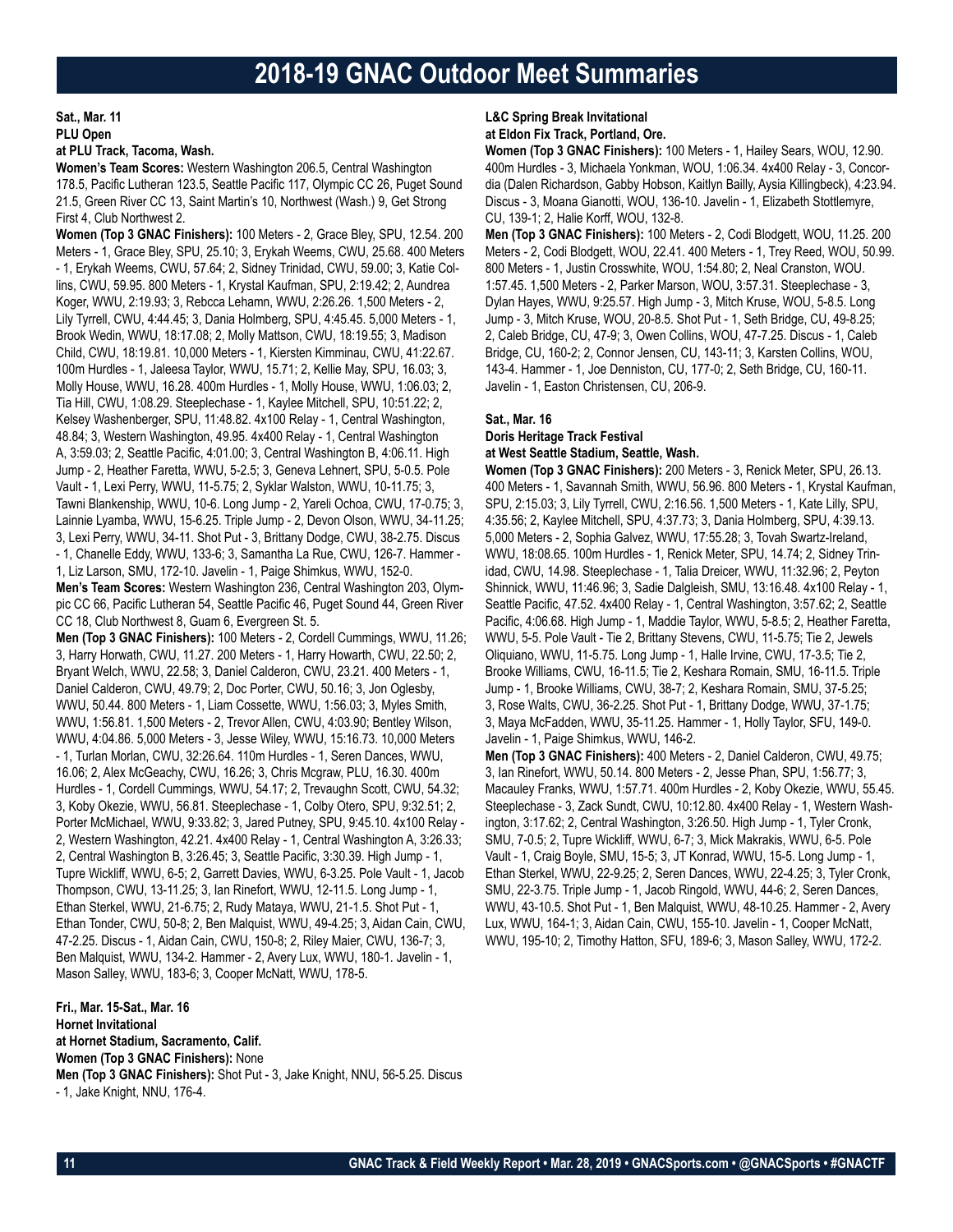### **Sat., Mar. 16 EOU Team Challenge at EOU Track, La Grande, Ore.**

**Women's Team Scores:** Eastern Oregon 284.5, College of Idaho 198.5, Northwest Nazarene 88, Treasure Valley CC 39, Central Washington 10. **Women (Top 3 GNAC Finishers):** 400 Meters - 1, Jasmyne Neria, CWU, 1:00.86; 2, MaKenna Conley, NNU, 1:04.03; 3, Breann Porter, NNU, 1:04.15. 100m Hurdles - 2, Ally Miran, NNU, 16.00. 400m Hurdles - 3, Ally Miran, NNU, 1:10.98. Pole Vault - 3, Kourtney Gwin, NNU, 10-0. Long Jump - 3, Anna DePew, NNU, 16-10.75. Triple Jump - 2, Katie Heckathorn, NNU, 34-6.25. **Men's Team Scores:** Eastern Oregon 216, College of Idaho 167, Northwest Nazarene 136, Treasure Valley CC 22, Central Washington 12. **Men (Top 3 GNAC Finishers):** 100 Meters - 2, Isaiah Kahut, NNU, 11.63; 3, Cameron Willey, NNU, 11.76. 200 Meters - 1, Logan Blake, NNU, 22.33; 3, Doc Porter, CWU, 22.82. 400 Meters - 3, Doc Porter, CWU, 50.45. 800 Meters - 2, Godfrey Kemboi, NNU, 2:02.62. 110m Hurdles - 2, Skyler Galvan, NNU, 16.02; 3, Dakota Tidwell, NNU, 16.55. 4x400 Relay - 1, Northwest Nazarene (Logan Blake, Dakota Tidwell, Blaine Kreutz, Zachary Magee), 3:23.86. High Jump - Tie 1, Dakota Tidwell, NNU, 6-2.75. Long Jump - 2, Dakota Tidwell, NNU, 21-5.25; 3, Blaine Kreutz, NNU, 21-2.5. Triple Jump - 2, Zach Booker, NNU, 41-5. Shot Put - 2, Cody Robbins, NNU, 44-11.75.

### **Peyton Scoring Meet**

### **at Baker Stadium, Tacoma, Wash.**

**Women's Team Scores:** Puget Sound 137, Spokane CC 94, Olympic CC 82, Green River CC 75, Pacific Lutheran 67, Saint Martin's 18, Yelm Tornado TC 9, Central Washington 6.

**Women (Top 3 GNAC Finishers):** Discus - 2, Megan Vernoy, SMU, 132-3; 3, Avery Fisk, CWU, 123-8. Hammer - 1, Liz Larson, SMU, 174-9.

**Men's Team Scores:** Puget Sound 123, Olympic CC 107, Spokane CC 83, Green River CC 70, Saint Martin's 34, Central Washington 34, Pacific Lutheran 20, Tacoma City RC 4.5.

**Men (Top 3 GNAC Finishers):** Shot Put - 1, Micah Au-Haupu, SMU, 43-7.75. Discus - 1, Aidan Cain, CWU, 147-2; 2, Martin Napeahi, CWU, 141-3; 3, Riley Maier, CWU, 133-11. Hammer - 3, Cade Harris, SMU, 135-10.

### **Thurs., Mar. 21 - Fri., Mar. 22**

**Sam Adams Combined Event Invitational at Boppell Track, Spokane, Wash. Women (Top 3 GNAC Finishers):** Heptathlon - 1, HarLee Ortega, CAU, 4,913; 3, Sidney Trinidad, CWU, 4,674. **Men (Top 3 GNAC Finishers):** None.

**Thurs., Mar. 21 - Sat., Mar. 23 Aztec Invitational**

**at SDSU Sports Deck, San Diego, Calif.**

**Women (Top 3 GNAC Finishers):** 4x100 Relay - 1, Seattle Pacific (Julia Stepper, Peace Igbonagwam, Grace Bley, Jenna Bouyer), 46.23. Triple Jump (Invitational) - 3, Peace Igbonagwam, SPU, 37-9.5. **Men (Top 3 GNAC Finishers):** None.

### **Fri., Mar. 22 - Sat., Mar. 23 NNU Invitational**

**at Brian & Nichole Bohner Track, Nampa, Idaho**

**Women (Top 3 GNAC Finishers):** 100 Meters - 3, Lexi Tubbs, NNU, 12.95. 800 Meters - 3, Heidi Nisly, NNU, 2:21.72. 1,500 Meters - 2, Heidi Nisly, NNU, 4:50.21. 5,000 Meters - 2, Bethany Danner, NNU, 18:59,63; 3, Emily Hammons, NNU, 19:43.99. 100m Hurdles - 1, Lexi Tubbs, NNU, 14.60; 3, Katie Conklin, NNU, 15.50. 400m Hurdles - 1, Ally Miran, NNU, 1:06.36. Steeplechase - 3, Sierra Manzer, NNU, 12:07.34. High Jump - 1, Katie Conklin, NNU. 5-3; 2, Madison Vonbrethorst, NNU, 5-1. Pole Vault - 3, Kourtney Gwin, NNU, 10-0. Long Jump - 2, Jackie Mahowald, NNU, 16-10; 3, Dakota Hutton-King, NNU. 16-8.5. Triple Jump - 1, Jackie Mahowald, NNU, 38-7; 3, Katie Heckathorn, NNU, 35-3. Hammer - 2, Miranda Hagadorn, NNU, 149-2. Javelin - 1, Ellie Logan, NNU, 152-9; 3, Nicole Nobbs, NNU, 127-5. Heptathlon - 2, Anna Depew, NNU, 3,587. **Men (Top 3 GNAC Finishers):** 100 Meters - 1, Cameron Willey, NNU, 11.27; 2, Isaiah Kahut, NNU, 11.29. 200 Meters - 1, Logan Blake, NNU, 22.13; 2, Zachary Magee, NNU, 22.53. 400 Meters - 1, Logan Blake, NNU, 48.69; 2, Zachary Magee, NNU, 48.72. 1,500 Meters - 2, Godfrey Kemboi, NNU, 4:05.26. 5,000 Meters - 1, Godfrey Kemboi, NNU. 15:44.65; 2, Tyler Shea, NNU, 16:02.40. 110m Hurdles - 3, Skyler Galgan, NNU. 15.66. 400m Hurdles - 2, Skyler Galvan, NNU, 58.18. Steeplechase - 2, Nick Hamilton, NNU, 9:47.69. High Jump - 1, Micah Tranch, NNU, 6-4.75. Long Jump - 1, Elijah Castro, NNU, 23-4.75. Triple Jump - 3, Zach Booker, NNU, 42-5.5. Shot Put - 1, Jake Knight, NNU, 57-10.5. Discus - 1, Jake Knight, NNU, 177-10. Hammer - 1, Brayden Eiland, NNU, 176- 0. Decathlon - 1, Dakota Tidwell, NNU, 6,708; 2, Blaine Kreutz, NNU, 6,071.

### **Sat., Mar. 23**

**Yellow Jacket Spring Open**

### **at Lyle Hare Stadium, Spearfish, S.D.**

**Women (Top 3 GNAC Finishers):** 4x400 Relay - 2, Montana State Billings (Sierra Durbin, Josey Smiedala, Kailee Stoppel, Brenna Beckett), 4:13.06. Long Jump - 1, Brenna Beckett, MSUB, 15-11; 2, Madison Thompson, MSUB, 15-9; 3, Shaniah Schwend, MSUB, 15-3.5. Triple Jump - 3, Shaniah Schwend, MSUB, 34-6.75. Discus - 2, Hannah Nessan, MSUB, 123-0.

**Men (Top 3 GNAC Finishers):** 100 Meters - 2, Kaelen Shay, MSUB, 11.06; 3, Mason Schram, MSUB, 11.11. High Jump - 1, Isaiah Girard, MSUB, 6-9. Long Jump - 2, Isaiah Girard, MSUB, 21-4.25. Shot Put - 1, Brady Ostermiller, MSUB, 48-2.75. Discus - 3, Brady Ostermiller, MSUB, 133-2.